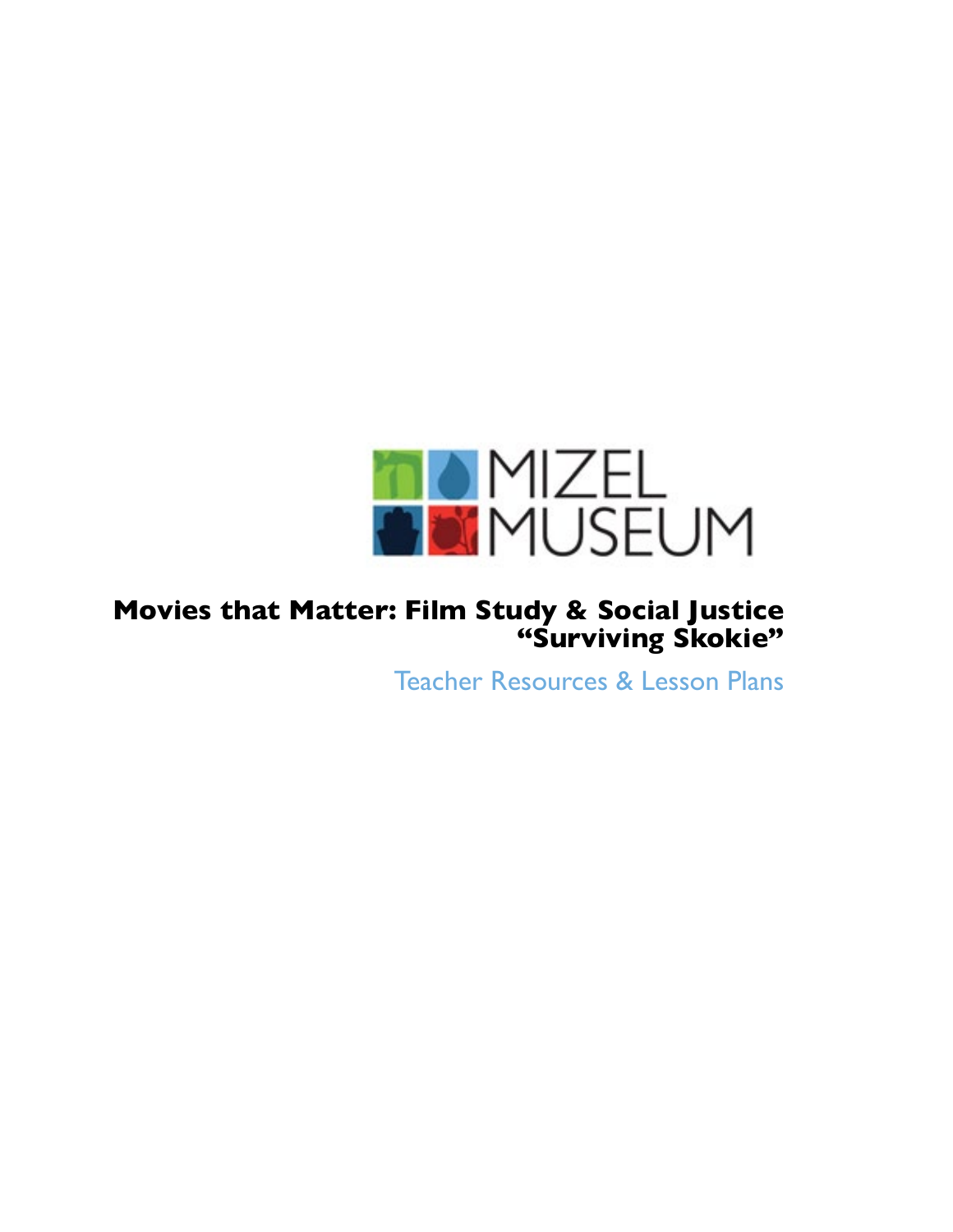

## **Acknowledgments**

The following curriculum materials were arranged by the Mizel Museum Education Department under the supervision of Georgina Kolber, Managing Director, and Penny Nisson, Director of Education.

These resources were developed by Dr. Joie Norby Lê, Director of Curriculum & Instruction, and Josh Madrid, Education Associate, in partnership with the University of Denver.

The Mizel Museum retains all rights to this material.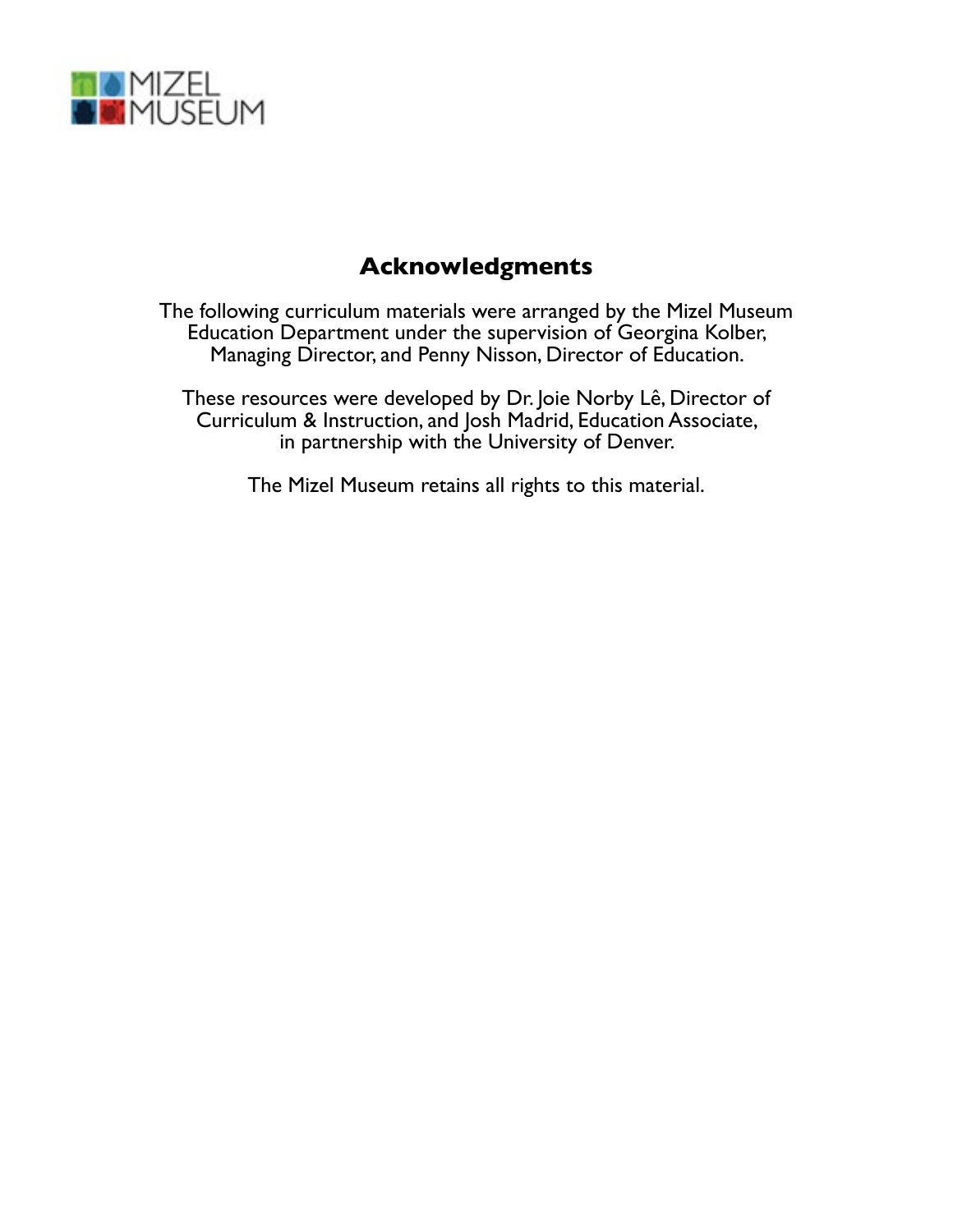

## **Table of Contents**

| Lesson Plans              |
|---------------------------|
|                           |
|                           |
| <b>Additional Lessons</b> |
|                           |
|                           |
| Supplement                |
|                           |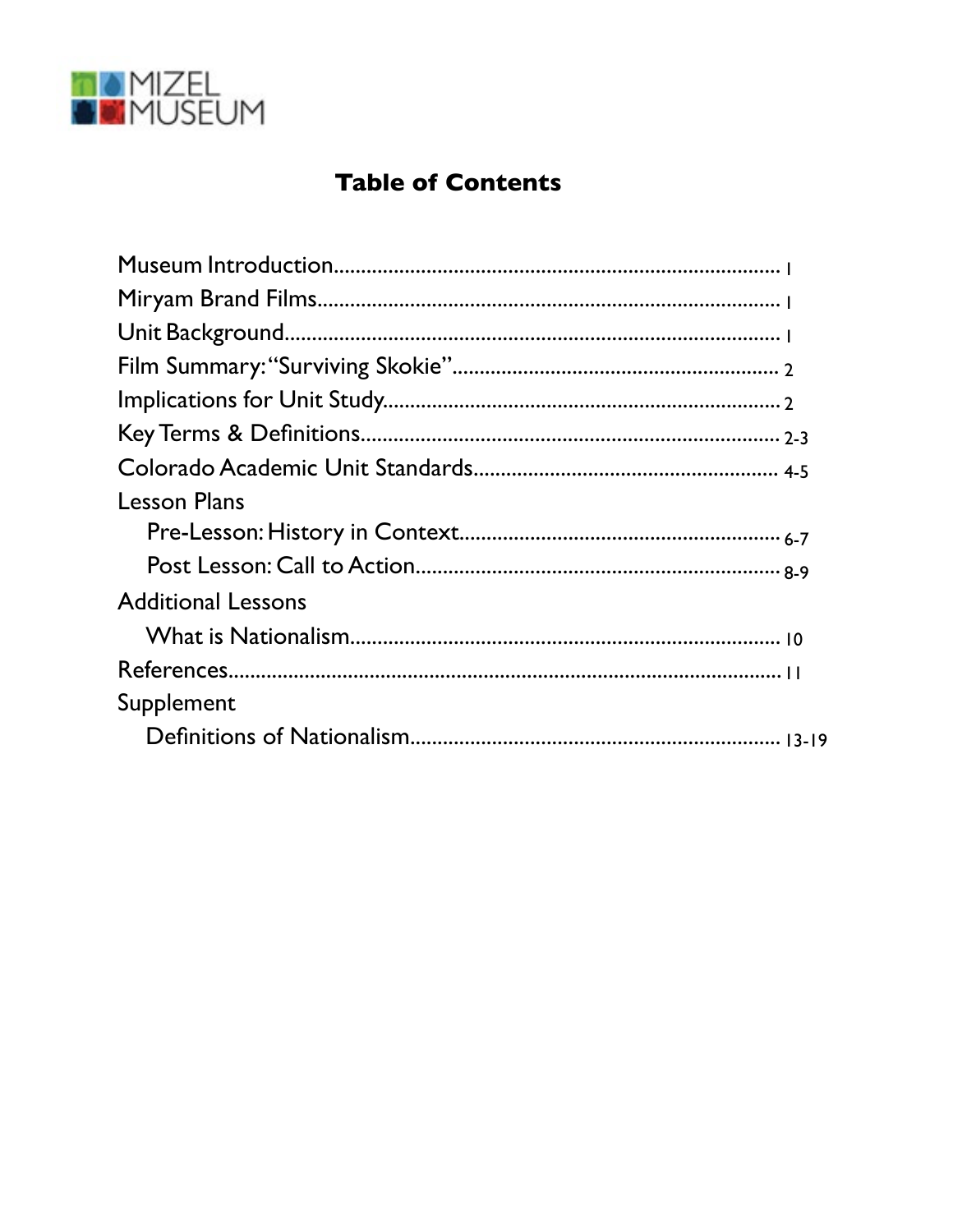

## **"Surviving Skokie" Movies that Matter: Film Study & Social Justice**

### **Museum Introduction:**

The Mizel Museum, an educational, nonprofit organization, is Denver's only museum that addresses today's social justice issues through the lens of Jewish history and values. We encourage people of all ages and backgrounds to celebrate diversity and equality and to combat discrimination and hatred. Our programs, events, and exhibits address these and other social issues and encourage positive change in our communities. Our museum is dedicated to fostering cross-cultural understanding, combatting racism, and promoting social justice. We achieve our mission through educational programming, events, and exhibits that connect universal Jewish values to the larger world.

### **Miryam Brand Films:**

Miryam Brand was a Holocaust survivor and a dedicated volunteer of the Mizel Museum who devoted much of her passion and energy to education. In her memory, her family has provided the Mizel Museum with the opportunity to host a film program each year for schools and communities. A Miryam Brand film reveals the lived experiences of survivors of the Holocaust or of those whose dedicated their lives to the liberation of the Jews during the Holocaust. Each selected film reminds us of the significance of this historical event, and in an effort to continue educating the public about the Holocaust, provides a distinct message about what it means to stand up for others to ensure it never happens again.

## **Unit Background:**

The study of films to understand the depth and complexity of significant events in history allows students to interact with primary source materials in meaningful ways. The narrative focus of film documentaries can share evocative stories of strength, survival and courage, all key themes reflected in the study of social justice issues. The following film has been carefully selected to emphasize meaningful historical events. It focuses on a key individual who has made the cause to stand up for themselves and others their life's work, demonstrating remarkable bravery, initiative and resilience. This film addresses the importance of becoming civically engaged in our communities, cultures and countries to positively impact those affected by the most prevalent social justice issues throughout history and today.

## **"Surviving Skokie" (2015)**

This documentary presents the story of Holocaust survivor, Jack Adler, who returns to his native Poland with his son, Eli, to share the story of his family members, many who perished in the ghettos and death camps during the Holocaust. Throughout the film, Jack describes his life before, during and after the Holocaust, initially taking Eli back to his hometown of Pabianice,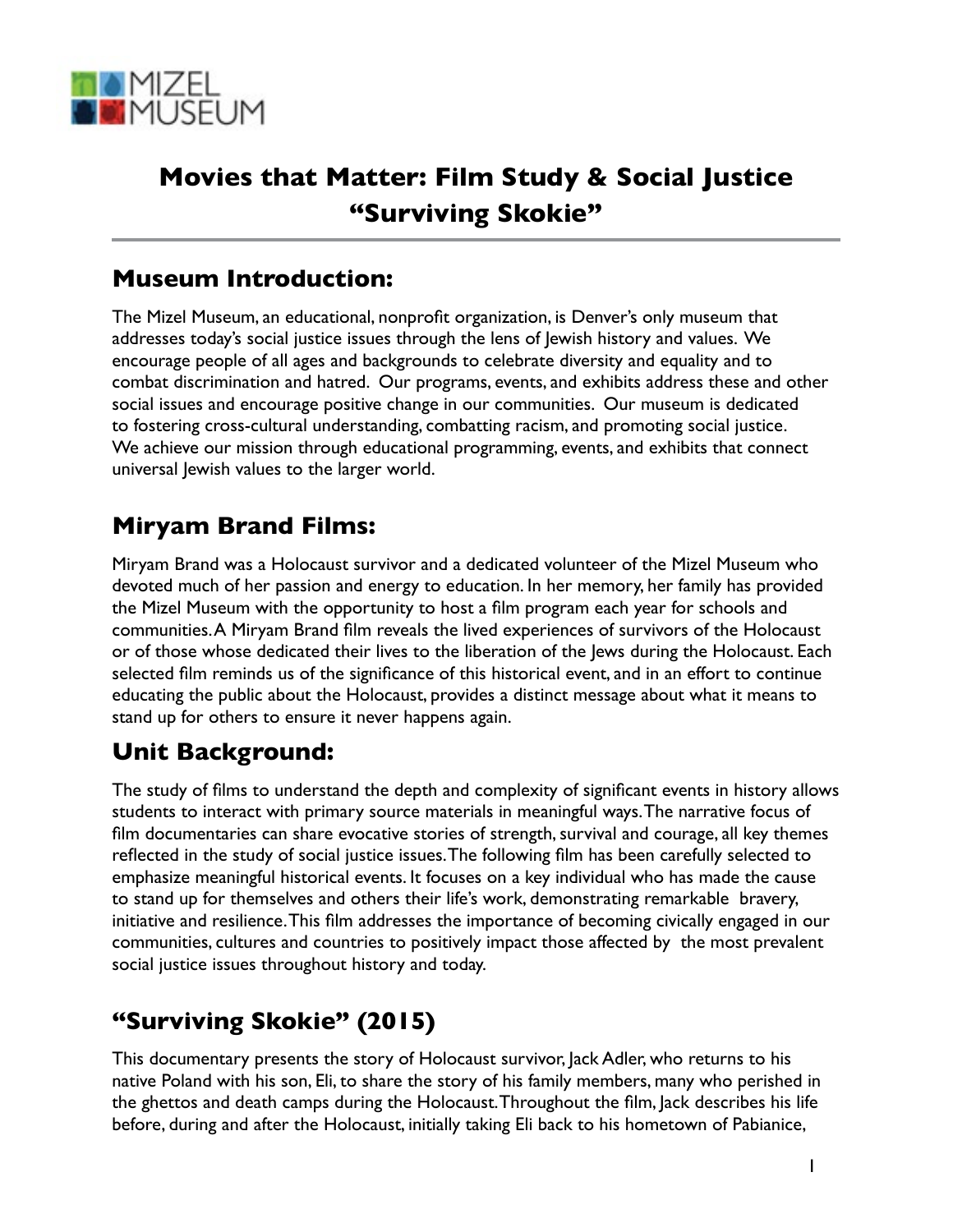

Poland. From there, they journey to Auschwitz where lack further describes his survival story from the death camps and his eventual liberation during the Dachau Death March on May 1, 1945. He was resettled into America after the war, and after college and getting married, he moved to Skokie, Illinois in 1959. Just over twenty-five years later, Jack and the community of Skokie must once again confront the rise of Nazi hate with the uprising of a Neo-Nazi organization led by Frank Collin (whose own father was a Holocaust survivor). Collins's anti-Semitic march leads them to the streets of Skokie, a first amendment right protected by the ACLU. In this community, where 10% of its 70,000 citizens were concentration camp survivors (Salem, 1984, p. 67), the march was a chilling reminder of personal history and an affront to moral decency. Though they were obviously traumatized, the survivors refused to be silent and allow hatred and anti-Semitism to rise once again.

### **Implications for Unit Study:**

The Mizel Museum's goal is to provide a cohesive, educational experience that puts social justice issues into context and empowers students to confront hatred and bigotry. Through the study of documentary films, students can recognize how social change is the result of continual advocacy. These films also help promote understanding and empathy for others, in particular those who are disenfranchised or the object of discrimination and oppression. This particular film depicts the individual and collective struggle to make progressive change and demonstrates how human rights activism is rooted in dedication and personal sacrifice. The aim is to motivate students to act, and, ultimately, to help mold a responsible participant in civil society who will continue to combat bigotry and hatred today and in the future.

| <b>Vocabulary Term Definition</b> |                                                                         |
|-----------------------------------|-------------------------------------------------------------------------|
| <b>Identity</b>                   | A set of personal characteristics both physical and emotion by which    |
|                                   | an individual can be recognized.                                        |
| Religion                          | A set of beliefs, values, and practices based on the teaching of a      |
|                                   | spiritual figure.                                                       |
| <b>Persecution</b>                | The act of singling out an individual or a group and directing physical |
|                                   | or emotion abuse on them.                                               |
| Holocaust                         | A Greek term meaning "Sacrifice by Fire" used to describe the key       |
|                                   | event in world history that saw the extermination of 6 million Jewish   |
|                                   | and other people during World War II.                                   |
| <b>Threat</b>                     | A person or thing that is regarded as dangerous or likely to inflict    |
|                                   | harm                                                                    |

## **Key Terms & Definitions:**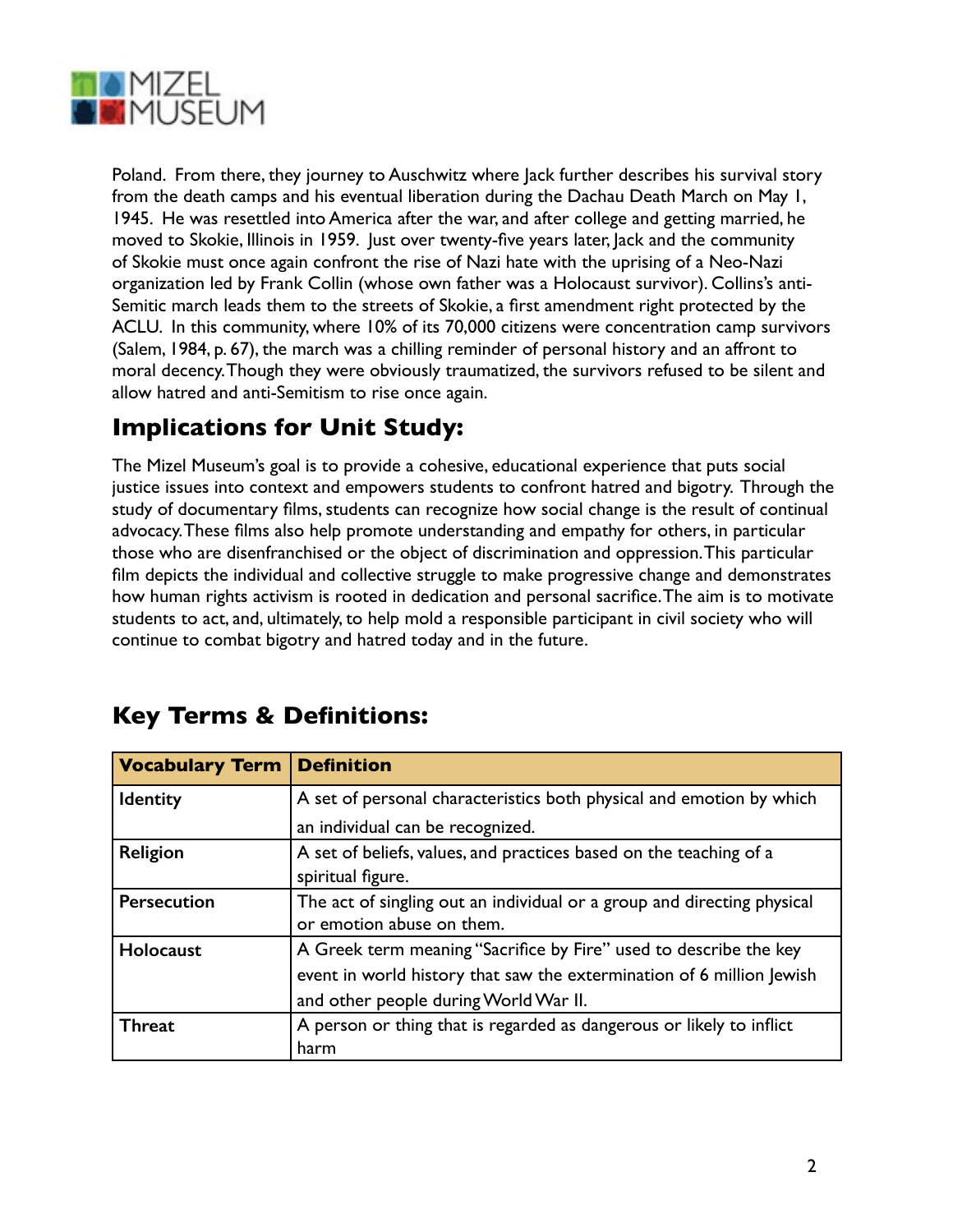

| <b>Nazi</b>       | A member of the National Socialist German Worker's Party founded<br>in 1919 and became a political power under Adolf Hitler in 1933. The |  |
|-------------------|------------------------------------------------------------------------------------------------------------------------------------------|--|
|                   | word Nazi is often associated with brutality, racism, and tyranny.                                                                       |  |
| <b>Refugee</b>    | A person who has fled a given area due to dangerous conditions                                                                           |  |
|                   | whether physical or political.                                                                                                           |  |
| Refuge            | A place of shelter or protection.                                                                                                        |  |
| <b>Europe</b>     | A landmass lying between the Atlantic and Pacific oceans, separated                                                                      |  |
|                   | from Asia by the Urals Mountains on the east and the Caucasus                                                                            |  |
|                   | Mountains, the Black and Caspian seas on the Southeast.                                                                                  |  |
| <b>Righteous</b>  | Acting in an upright, moral, virtuous way                                                                                                |  |
| <b>Brave</b>      | Having and showing courage in the face of danger, pain or difficult<br>circumstances such as the Holocaust                               |  |
| Genocide          | The systemic destruction of all or a significant part of a racial, ethnic                                                                |  |
|                   | religious or national group.                                                                                                             |  |
| <b>Upstander</b>  | A person who stands up for his or her beliefs and does the right thing<br>even if they are alone and facing danger.                      |  |
|                   |                                                                                                                                          |  |
| <b>Bystander</b>  | A person who is present but not taking part; watching but not offering<br>help to a victim                                               |  |
| <b>Collective</b> | Refers to the shared pool of information held in the memories of two                                                                     |  |
| <b>Memories</b>   | or more members of a group                                                                                                               |  |
| Jewish people     | The Jewish people are not a race but a cultural and religious group<br>with strong historical ties.                                      |  |
| <b>Resilience</b> | The ability to become strong, healthy, or successful again after<br>something bad happens                                                |  |
| <b>Systematic</b> | Using a careful system or method or done according to a system                                                                           |  |
| Liberation        | The act or process of freeing someone or something from another's                                                                        |  |
|                   | control : the act of liberating someone or something                                                                                     |  |
| Totalitarian      | Controlling the people of a country in a very strict way with complete                                                                   |  |
|                   | power that cannot be opposed                                                                                                             |  |
| Vigilant          | Carefully noticing problems or signs of danger                                                                                           |  |
| Anti-semitism     | Hostility towards or prejudice against Jews.                                                                                             |  |
| <b>ACLU</b>       | <b>American Civil Liberties Union</b>                                                                                                    |  |
| <b>NSPA</b>       | National Socialist Party of America                                                                                                      |  |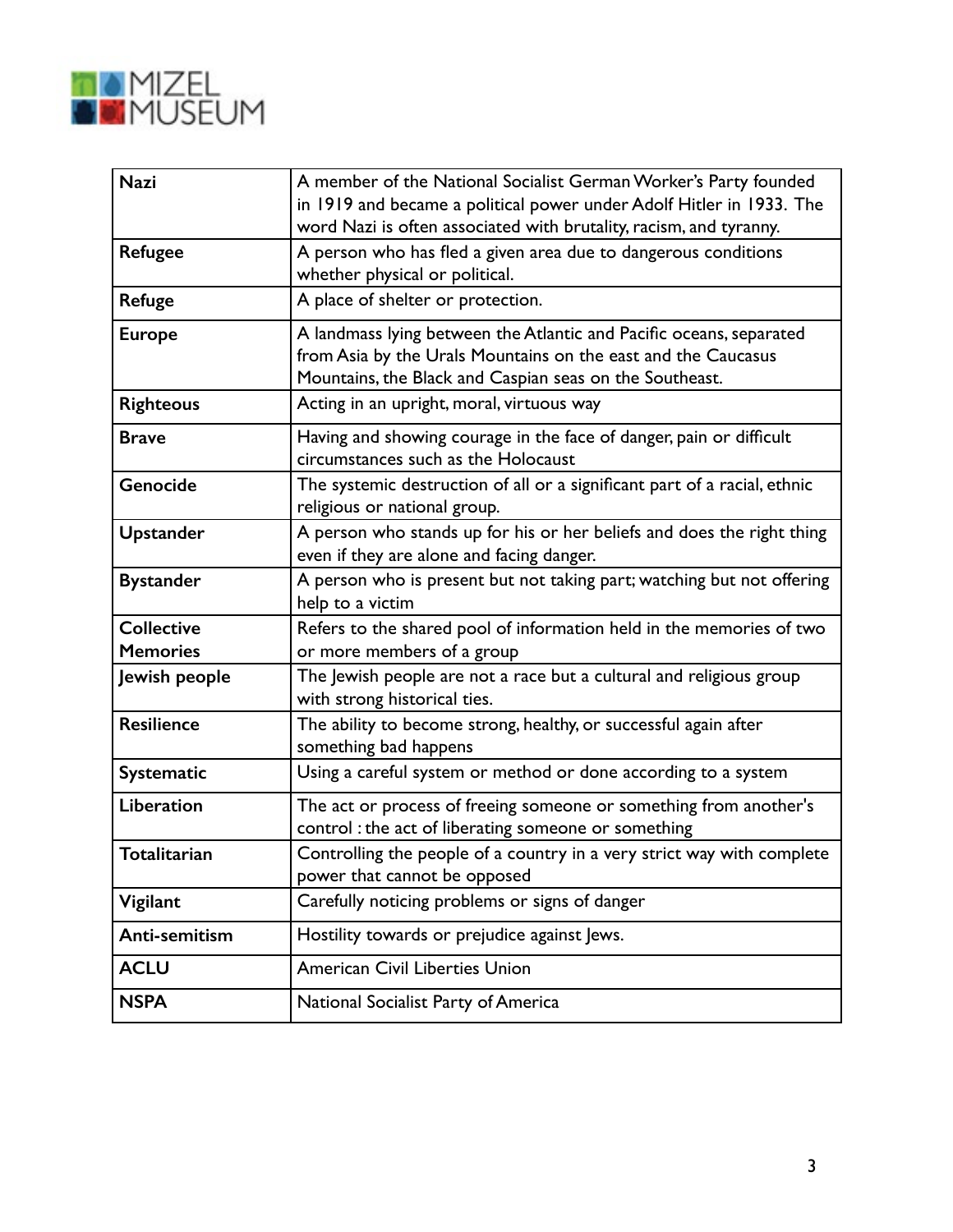

## **Colorado Academic Unit Standards**

| <b>Content Area</b> | <b>Grade Level</b>                                                                                                                                                                 | <b>6th Grade</b>                                                  |
|---------------------|------------------------------------------------------------------------------------------------------------------------------------------------------------------------------------|-------------------------------------------------------------------|
| <b>Standard</b>     | <b>Grade Level Expectations (GLE)</b>                                                                                                                                              | <b>GLE Code</b>                                                   |
| Social Studies      | • Analyze and interpret historical sources to ask and research<br>historical questions<br>Human and physical systems vary and interact<br>• Compare multiple systems of government | SS09-GR.6-S.1-GLE.1<br>SS09-GR.6-S.2-GLE.2<br>SS09-GR.6-S.4-GLE.2 |
| Language Arts       | • Monitoring the thinking of self and others is a disciplined way<br>to maintain awareness<br>• Assumptions can be concealed, and require identification and<br>evaluation         | RWC10-GR.6-S.4-GLE.3<br>RWC10-GR.6-S.4-GLE.2                      |

| <b>Content Area</b> | <b>Grade Level</b>                                                                                                                                                                                                                                                                                                                                                                                                       | <b>7th Grade</b>                                                                         |
|---------------------|--------------------------------------------------------------------------------------------------------------------------------------------------------------------------------------------------------------------------------------------------------------------------------------------------------------------------------------------------------------------------------------------------------------------------|------------------------------------------------------------------------------------------|
| <b>Standard</b>     | <b>Grade Level Expectations (GLE)</b>                                                                                                                                                                                                                                                                                                                                                                                    | <b>GLE Code</b>                                                                          |
| Social Studies      | • The historical eras, individuals, groups, ideas and themes<br>within regions of the Eastern Hemisphere and their<br>relationships with one another<br>• Compare how various nations define the rights,<br>responsibilities, and roles of citizens<br>• Regions have different issues and perspectives<br>• Different forms of government and international<br>organizations and their influence in the world community | SS09-GR.7-S.I-GLE.2<br>SS09-GR.7-S.4-GLE.1<br>SS09-GR.7-S.2-GLE.2<br>SS09-GR.7-S.4-GLE.2 |
| Language Arts       | • Purpose, tone, and meaning in word choices influence literary,   RWC10-GR.7-S.2-GLE.3<br>persuasive, and informational texts                                                                                                                                                                                                                                                                                           |                                                                                          |

| <b>Content Area</b> | <b>Grade Level</b>                                                                                                                                    | 8th Grade            |
|---------------------|-------------------------------------------------------------------------------------------------------------------------------------------------------|----------------------|
| <b>Standard</b>     | <b>Grade Level Expectations (GLE)</b>                                                                                                                 | <b>GLE Code</b>      |
| Language Arts       | • A variety of response strategies clarifies meaning or messages   RWC10-GR.8-S.1-GLE.2<br>• Quality reasoning relies on supporting evidence in media | RWC10-GR.8-S.4-GLE.3 |

| <b>Content Area</b> | <b>Grade Level</b>                                                                                                                                                                                                                                                                                                                                                                                                                                                                                                                                                                                                                                                                                                                                | <b>High School</b>                                                                                                                           |
|---------------------|---------------------------------------------------------------------------------------------------------------------------------------------------------------------------------------------------------------------------------------------------------------------------------------------------------------------------------------------------------------------------------------------------------------------------------------------------------------------------------------------------------------------------------------------------------------------------------------------------------------------------------------------------------------------------------------------------------------------------------------------------|----------------------------------------------------------------------------------------------------------------------------------------------|
| <b>Standard</b>     | <b>Grade Level Expectations (GLE)</b>                                                                                                                                                                                                                                                                                                                                                                                                                                                                                                                                                                                                                                                                                                             | <b>GLE Code</b>                                                                                                                              |
| Social Studies      | • Use the historical method of inquiry to ask questions,<br>evaluate primary and secondary sources, critically analyze<br>and interpret data, and develop interpretations defended by<br>evidence<br>• The key concepts of continuity and change, cause and effect,<br>complexity, unity and diversity over time<br>• The significance of ideas as powerful forces throughout<br>history<br>• The interconnected nature of the world, its people and places<br>• Purposes of and limitations on the foundations, structures,<br>and functions of government<br>• Analyze how public policy – domestic and foreign – is<br>developed at the local, state, and national levels and compare<br>how policy-making occurs in other forms of government | SS09-GR.HS-S.I-GLE.I<br>SS09-GR.HS-S.I-GLE.2<br>SS09-GR.HS-S.I-GLE.3<br>SS09-GR.HS-S.2-GLE.3<br>SS09-GR.HS-S.4-GLE.2<br>SS09-GR.HS-S.4-GLE.3 |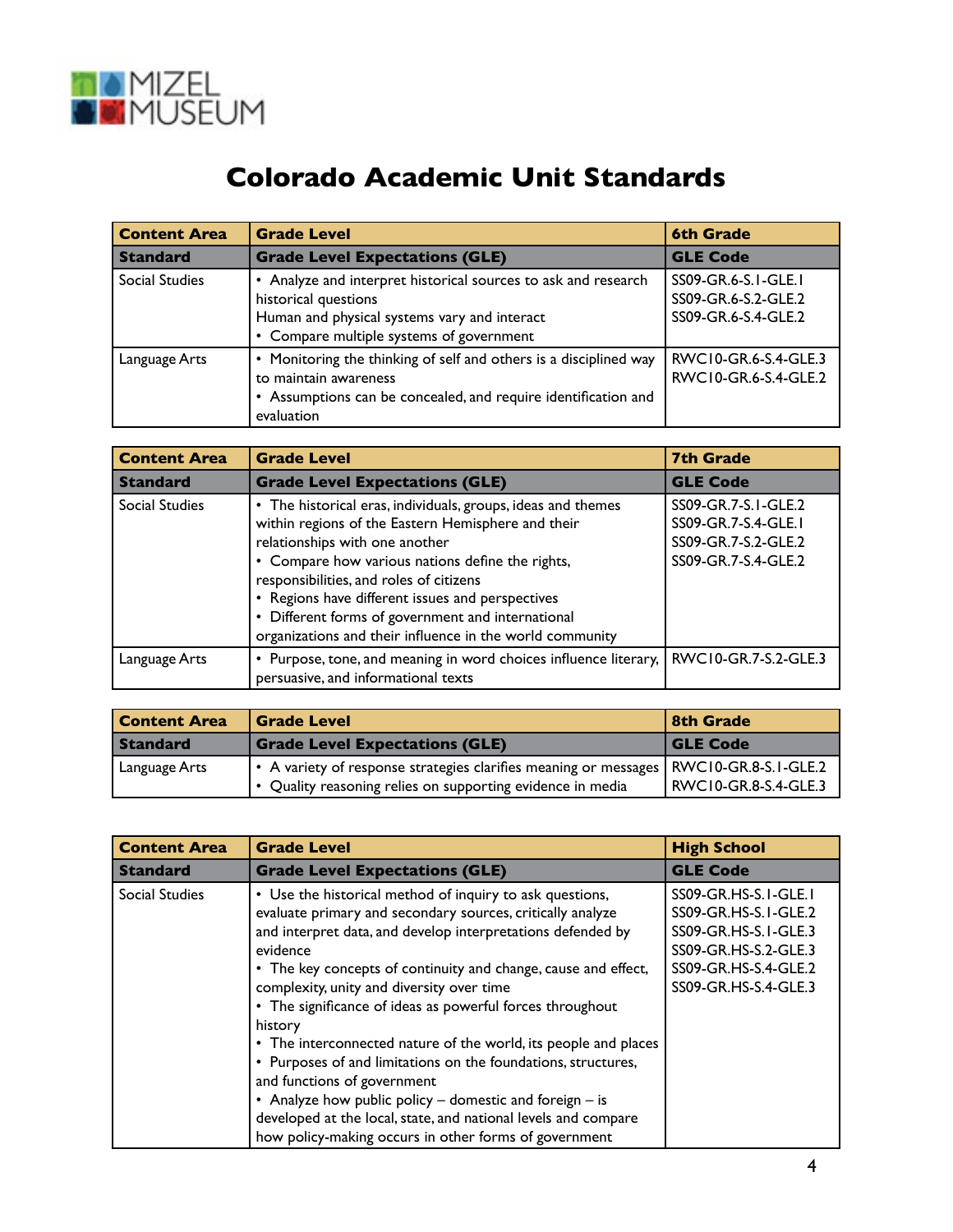

| Language Arts | • Validity of a message is determined by its accuracy and<br>relevance<br>• Listening critically to comprehend a speaker's message<br>requires mental and physical strategies to direct and maintain<br>attention<br>• Logical arguments distinguish facts from opinions; and<br>evidence defines reasoned judgment<br>• Complex situations require critical thinking across multiple<br>disciplines | RWC10-GR.11-S.1-<br>GLE <sub>2</sub><br>RWC10-GR.9-S.1-GLE.2<br>RWC10-GR.12-S.4-<br>GLE.2<br>RWC10-GR.11-S.4-<br>GLE <sub>2</sub> |
|---------------|------------------------------------------------------------------------------------------------------------------------------------------------------------------------------------------------------------------------------------------------------------------------------------------------------------------------------------------------------------------------------------------------------|-----------------------------------------------------------------------------------------------------------------------------------|
|---------------|------------------------------------------------------------------------------------------------------------------------------------------------------------------------------------------------------------------------------------------------------------------------------------------------------------------------------------------------------------------------------------------------------|-----------------------------------------------------------------------------------------------------------------------------------|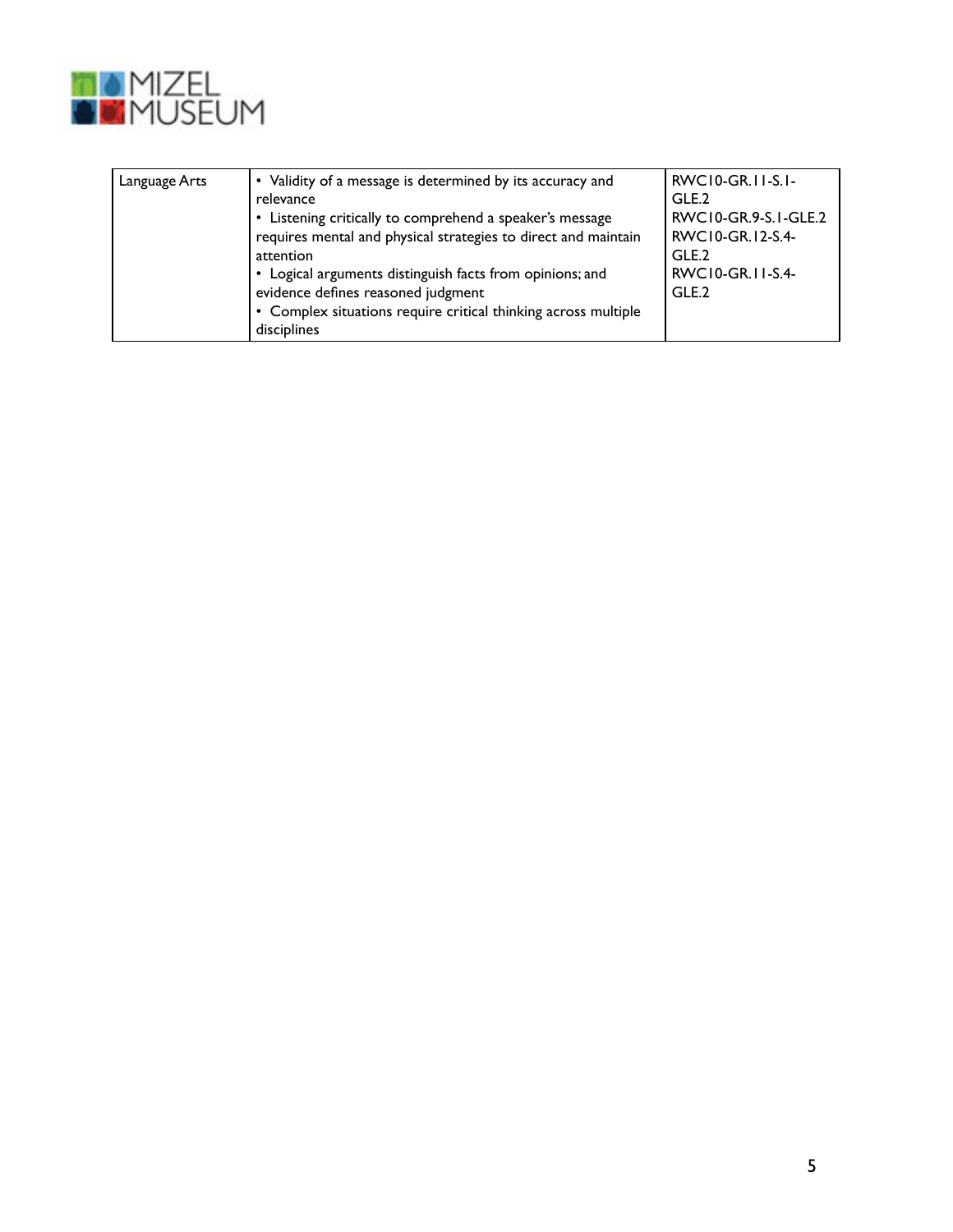

## Pre-Lesson: History in Context

#### **Overview & Activity:**

In 1977, the U.S. Supreme Court decided a case between the NSPA, an American Nazi party founded by Frank Collin, and the Village of Skokie, a Jewish community predominately comprised of Holocaust survivors. Collin's intention to hold a Nazi rally in Skokie, Illinois was an affront to the community, and the controversy over letting a neo-Nazi party march in a town where individuals were still recovering from a harrowing past, quickly escalated to near-violent conflict. The case became a marker between what protections should uphold the First Amendment and what could be construed as hate speech or "[fighting words](https://www.law.cornell.edu/wex/fighting_words)". Ultimately, the court decided in favor of the NSPA. However, after months of litigation and controversy, Collin decided against holding the march in Skokie. Study of the history and context of the Skokie case is critical to understanding the importance of **Jack Adler's** movie, "Surviving Skokie." In this activity, students will explore primary and secondary source materials to better understand how this dispute quickly became a heated conflict and develop an infographic to present the case. More importantly, students will recognize, through the movie and case study, the significance of intolerance for any acts that perpetuate hate.

#### **Objective**

Students will synthesize the history of and background of Skokie, Illinois in 1977 and develop an infographic or poster project that presents key events and people from the event.

#### **Resources:**

- [Skokie Public Library Digital Collections: Attempted Nazi March of 1977 and 1978](https://skokiehistory.omeka.net/exhibits/show/attempted-nazi-march/timeline)
- **PBS-Skokie: Invaded but Not Conquered**
- [The Nazis' Neighborhood](http://interactive.wbez.org/curiouscity/chicagonazineighborhood/)
- [The Life & Times of Skokie](http://www.momentmag.com/the-life-and-times-of-skokie/)
- [Video: AP \(17 Jun 1977\) Neo-Nazis party headquarters in Skokie, Illinois.](https://youtu.be/8q_flZgXfPg)
- [Video: Yiddish Book Center Growing Up in Jewish Skokie, Illinois](https://youtu.be/0XVHzi-9lk0)
- **[Illinois Holocaust Museum & Education Center](https://www.ilholocaustmuseum.org/)**
- [Canva: Infographic Program](https://www.canva.com/)
- [Hackastory Tools: Infographics](https://digitalstory.tools/category/infographic/)

#### **Colorado Prepared Graduate Competencies:**

- Develop an understanding of how people view, construct, and interpret history
- Analyze key historical periods and patterns of change over time within and across nations and cultures
- Develop spatial understanding, perspectives, and personal connections to the world
- Analyze and practice rights, roles, and responsibilities of citizens
- Analyze origins, structure, and functions of governments and their impacts on societies and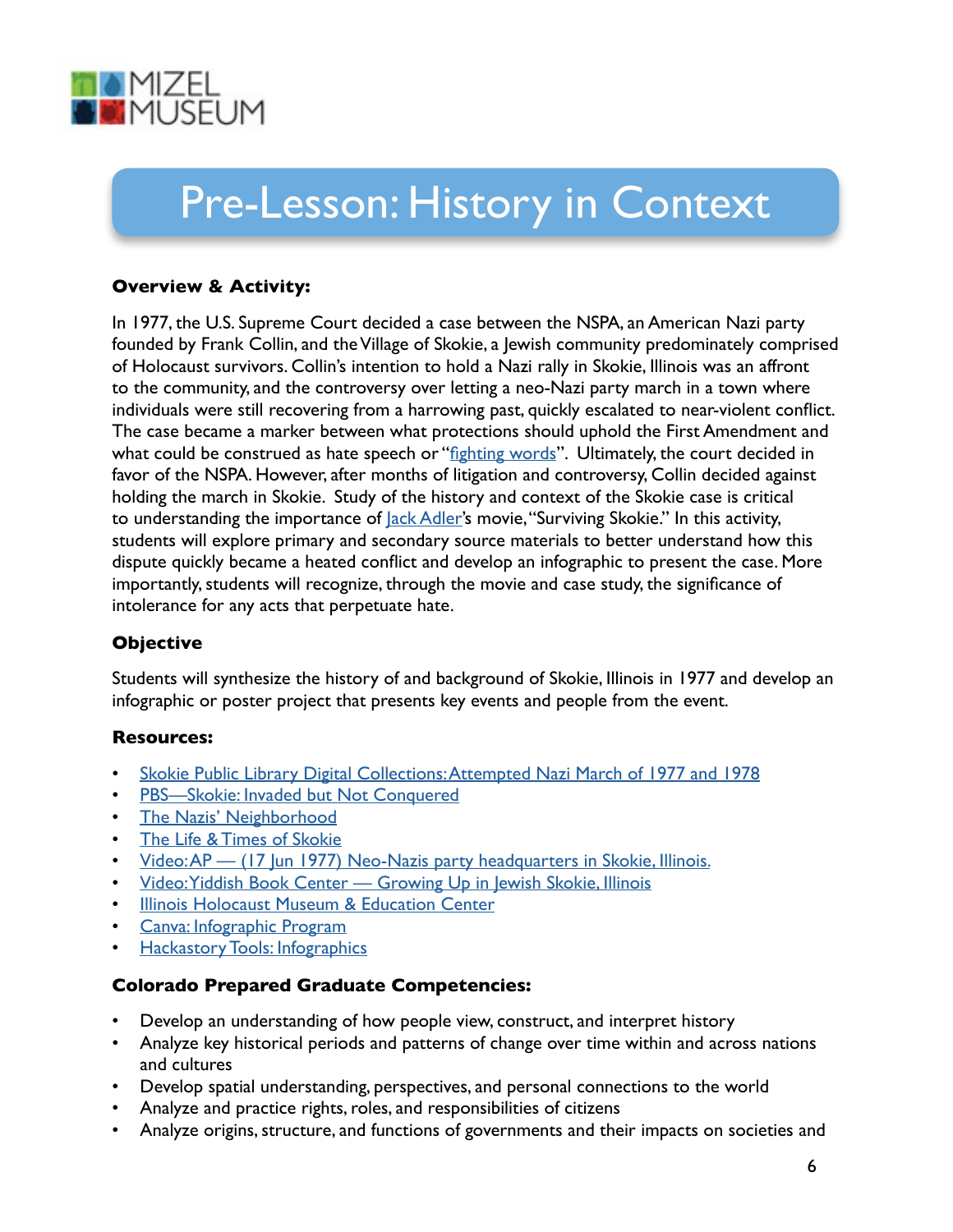

citizens

- Collaborate effectively as group members or leaders who listen actively and respectfully pose thoughtful questions, acknowledge the ideas of others, and contribute ideas to further the group's attainment of an objective
- Articulate the position of self and others using experiential and material logic
- Gather information from a variety of sources; analyze and evaluate the quality and relevance of the source; and use it to answer complex questions
- Use primary, secondary, and tertiary written sources to generate and answer research questions
- Demonstrate the use of a range of strategies, research techniques, and persistence when engaging with difficult texts or examining complex problems or issues
- Exercise ethical conduct when writing, researching, and documenting sources
- Create works of art that articulate more sophisticated ideas, feelings, emotions, and points of view about art and design through an expanded use of media and technologies
- Transfer the value of visual arts to lifelong learning and the human experience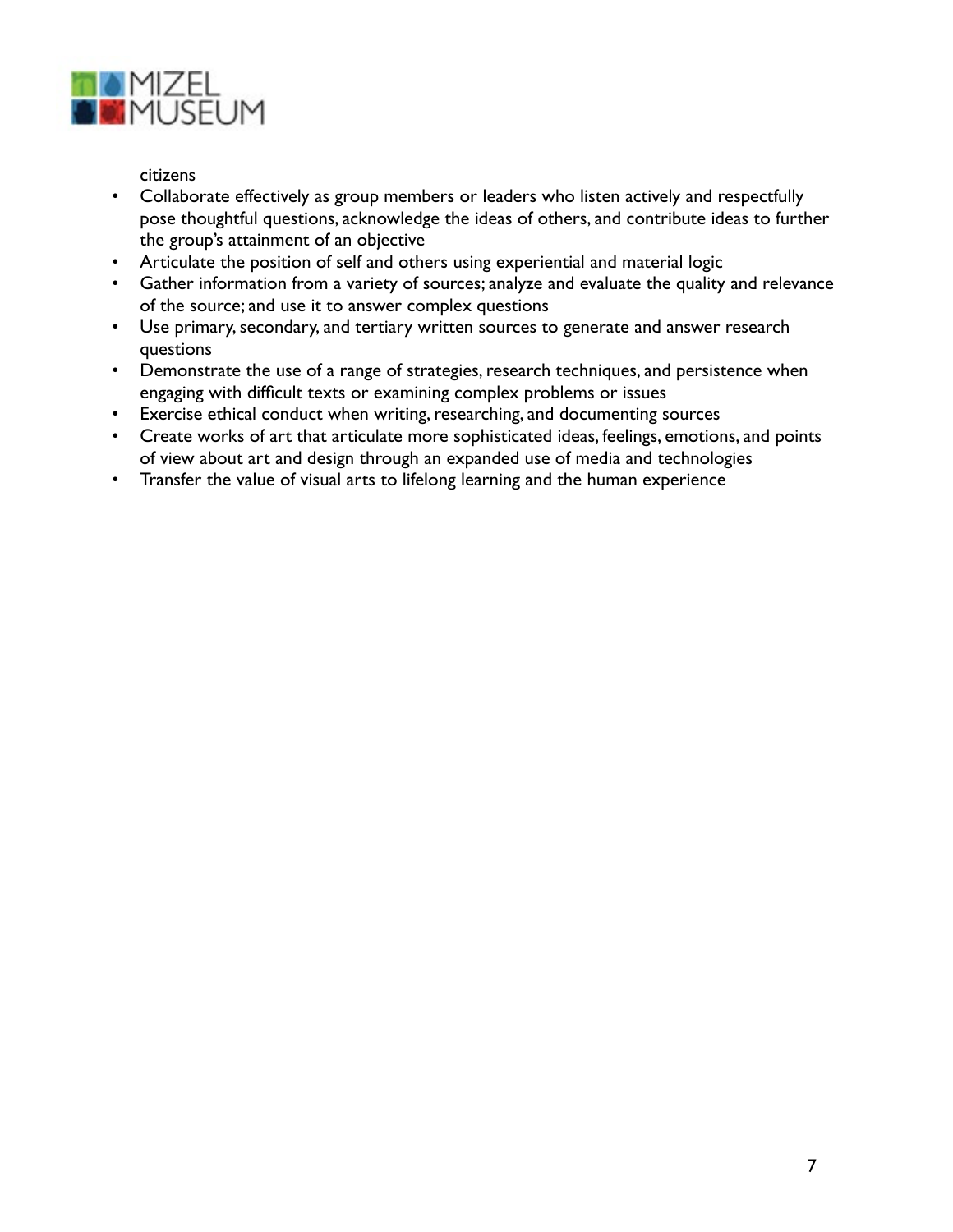

# Post Lesson: Call to Action

#### **Overview & Activity:**

Jack Adler's story reminds us that any event in history that is founded in bigotry, hatred and intolerance for others should be unilaterally condemned. The legacy of the Holocaust survivors will always be that we must never allow these concepts to take root and manifest into harmful acts of violence such as those that transpired during World War II. Nevertheless, we find ourselves at the precipice of yet another era in history when such bold pronouncements of Nazism, fascism, and extreme nationalism have taken over streets and towns all over the world. From Charlottesville, Virginia to Warsaw, Poland, the rise of neo-Nazi and nationalist movements founded in bigotry and hate are rising again with anti-Semitic, anti-Islamic, anti-refugee and anti-immigrant beliefs at their core. Like Skokie, Illinois, we are once-again confronted with the reality of the First Amendment right to assemble and speak even when the messages convey hateful rhetoric. Jack Adler's key slogan is: Don't Bite the Bait that Leads to Hate**.** In this activity, have students reflect on the meaning of this slogan and address the following questions in either a Socratic discussion or writing prompt:

- How does nationalism either help or hinder this slogan? Use a historical or contemporary example to support your ideas.
- What effort does it take to counter the messages and beliefs being re-popularized in these organizational movements?
- How does the survivors of the Holocaust and Skokie demonstrate the necessity to disallow these sentiments to proliferate?
- How can students be the agents of change to pass on the message of Jack's slogan?

#### **Objective**

Students will evaluate historical and contemporary movements of nationalism and reflect upon countermeasures that support Jack Adler's slogan: Don't Bite the Bait that Leads to Hate.

#### **Extension Activity:**

Have students analyze the issues surrounding the First Amendment vs. "Fighting Words" or that speech which incites hatred or violence.

#### **Resources:**

- **[ACLU History: Taking a Stand for Free Speech in Skokie](https://www.aclu.org/other/aclu-history-taking-stand-free-speech-skokie)**
- [The Washington Post: No, there's no "hate speech" exception to the First Amendment](https://www.washingtonpost.com/news/volokh-conspiracy/wp/2015/05/07/no-theres-no-hate-speech-exception-to-the-first-amendment/?utm_term=.328fea96ce44)

#### **Colorado Prepared Graduate Competencies:**

- Develop an understanding of how people view, construct, and interpret history
- Analyze key historical periods and patterns of change over time within and across nations and cultures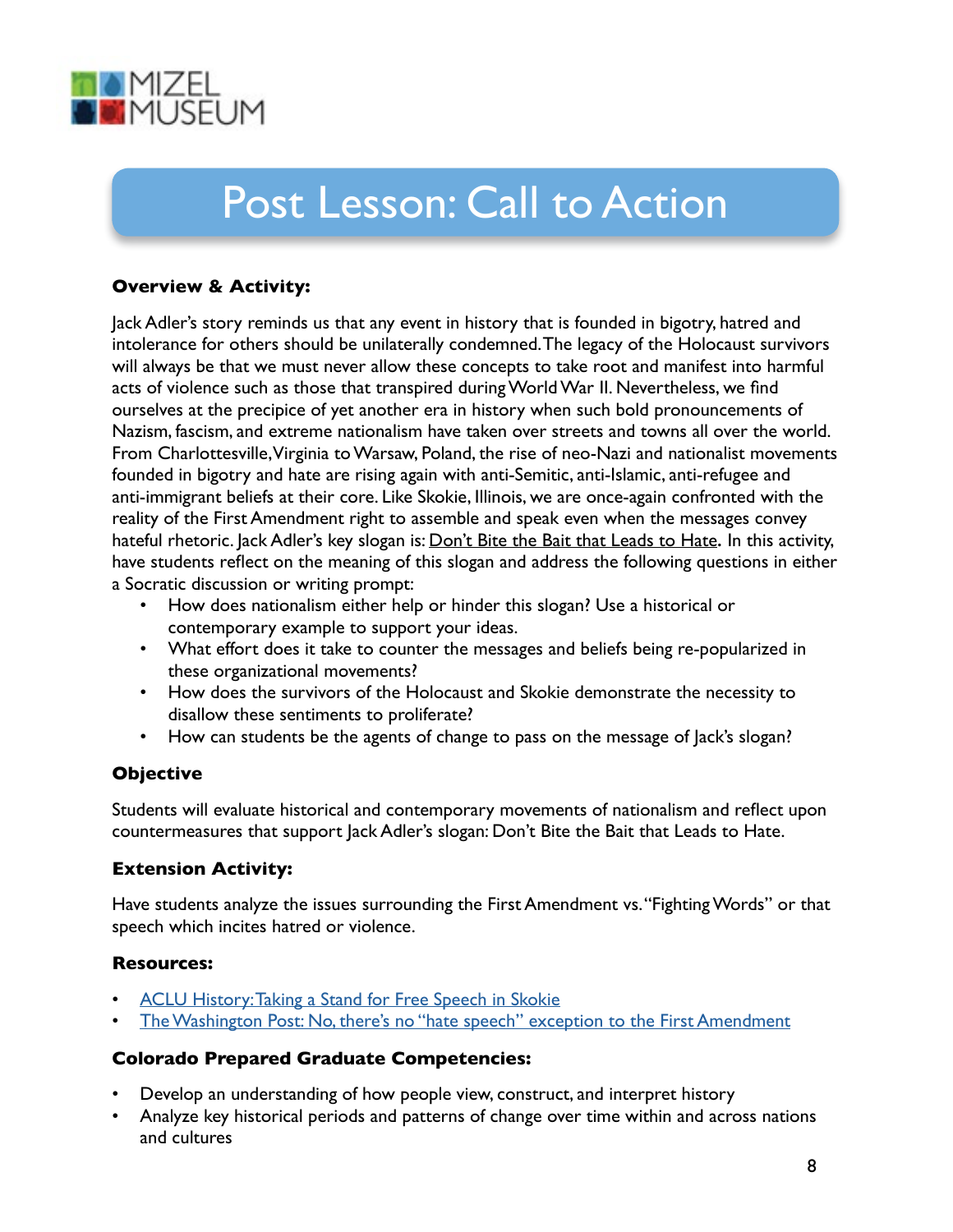

- Develop spatial understanding, perspectives, and personal connections to the world
- Analyze and practice rights, roles, and responsibilities of citizens
- Analyze origins, structure, and functions of governments and their impacts on societies and citizens
- Collaborate effectively as group members or leaders who listen actively and respectfully pose thoughtful questions, acknowledge the ideas of others, and contribute ideas to further the group's attainment of an objective
- Articulate the position of self and others using experiential and material logic
- Gather information from a variety of sources; analyze and evaluate the quality and relevance of the source; and use it to answer complex questions
- Discriminate and justify a position using traditional lines of rhetorical argument and reasoning
- Engage in a wide range of nonfiction and real-life reading experiences to solve problems, judge the quality of ideas, or complete daily tasks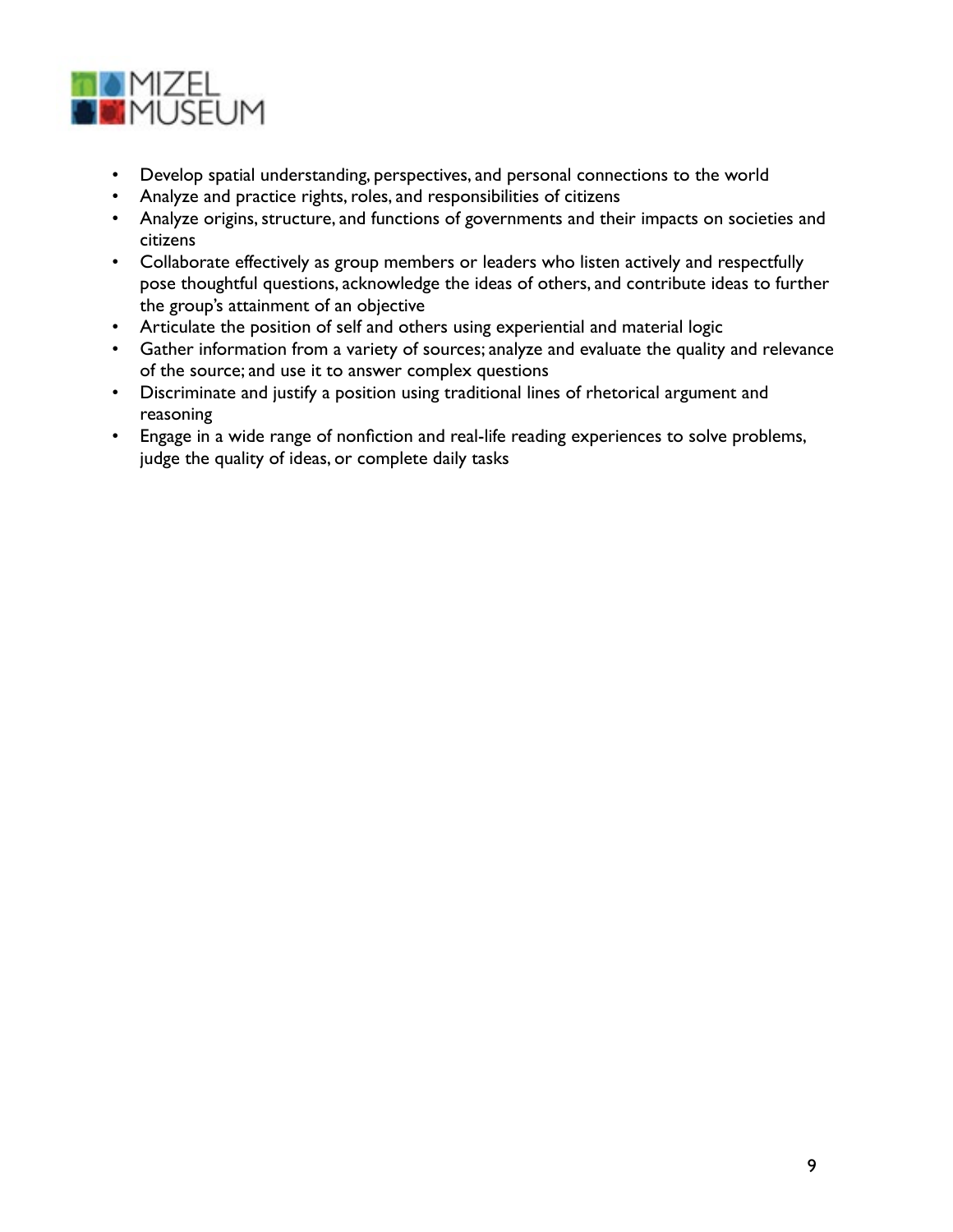

## What is Nationalism?

#### **Overview & Activity:**

Since the end of the 18th century, the modern movement of nationalism has been a driving force in history around the world, often becoming the foundation of conflict that has led to dire consequences in nation states and the various the groups that reside within them. Nationalism takes root in the idea that one specific culture, language or religion dominates a national identity and those who adhere to that identity construe any infringement upon that identity as a threat to their existence. Nationalism has been a root cause for genocide and ethnic cleansing as was the case with the Holocaust in World War II, in [Rwanda](http://www.history.com/topics/rwandan-genocide) in 1994, and more currently, in Mynamar against the [Muslim Rohingya](http://www.bbc.com/news/world-asia-38168917). Most recently, the neo-Nazi movements that have begun to voice hateful rhetoric against anyone that does not constitute a Euro-colonial identity is yet another example of how nationalism takes shape to inform sentiments of hatred and bigotry. In this activity, students will analyze four definitions of nationalism as proposed by prominent scholars of nationalism (see Supplement). Then, they will discuss how these definitions befit contemporary issues of nationalism that impact conflicts around the world.

#### **Objective**

Students will evaluate various definitions of nationalism and assess how they may or may not be contributing to contemporary global conflicts.

#### **Resources:**

- [Encyclopaedia Brittanica: Nationalism](https://www.britannica.com/topic/nationalism)
- **[Stanford Encyclopedia of Philosophy: Nationalism](https://plato.stanford.edu/entries/nationalism/)**
- [Video: The History Guy—Skokie's battle: The Skokie Swastika War](https://youtu.be/jDRXtIsAH54)

#### **Colorado Prepared Graduate Competencies:**

- Develop an understanding of how people view, construct, and interpret history
- Analyze key historical periods and patterns of change over time within and across nations and cultures
- Develop spatial understanding, perspectives, and personal connections to the world
- Examine places and regions and the connections among them
- Collaborate effectively as group members or leaders who listen actively and respectfully pose thoughtful questions, acknowledge the ideas of others, and contribute ideas to further the group's attainment of an objective
- Demonstrate skill in inferential and evaluative listening
- Demonstrate comprehension of a variety of informational, literary, and persuasive texts
- Engage in a wide range of nonfiction and real-life reading experiences to solve problems, judge the quality of ideas, or complete daily tasks
- Articulate the position of self and others using experiential and material logic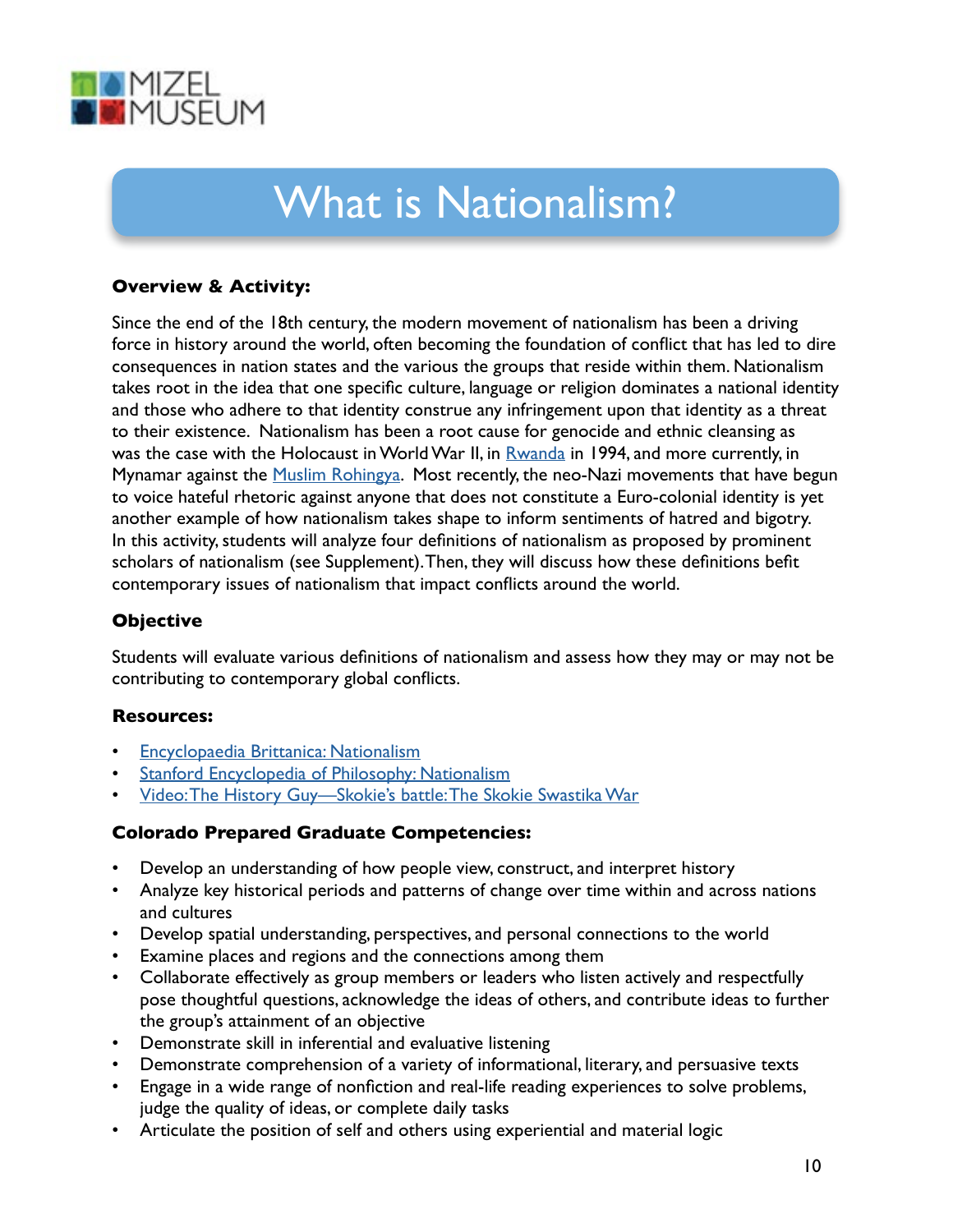

#### **References**

- ACLU History: Taking a Stand for Free Speech in Skokie. (n.d.). Retrieved from https://www.aclu.org/other/acluhistory-taking-stand-free-speech-skokie
- Attempted Nazi March of 1977 and 1978 Digital Exhibit. (n.d.). Retrieved from https://skokiehistory.omeka.net/ exhibits/show/attempted-nazi-march/timeline
- Dukes, J. (n.d.). The Nazis' Neighborhood. Retrieved from http://interactive.wbez.org/curiouscity/ chicagonazineighborhood/

Gellner, E. (n.d.). Nations and nationalism, 2nd ed. Cornell University Press.

- Handler, R. (1988). Nationalism and the politics of culture in Quebec. Madison, WI: Univ. of Wisconsin Press.
- Hashmall, M. J. (2009, September 30). Fighting Words. Retrieved from https://www.law.cornell.edu/wex/fighting\_ words
- Hastings, A. (1997). The construction of nationhood: Ethnicity, religion, and nationalism. Cambridge: Cambridge University Press.

Hechter, M. (2010). Containing nationalism. Oxford: Oxford University Press.

- History.com Staff. (2009). The Rwandan Genocide. Retrieved from http://www.history.com/topics/rwandan-genocide
- Illinois Holocaust Museum and Education Center. (n.d.). Retrieved from https://www.ilholocaustmuseum.org/
- Kohn, H. (2017, July 14). Nationalism. Retrieved from https://www.britannica.com/topic/nationalism
- The Life and Times of Skokie. (2015, October 12). Retrieved from http://www.momentmag.com/the-life-and-timesof-skokie/
- Miscevic, N. (2001, November 29). Nationalism. Retrieved from https://plato.stanford.edu/entries/nationalism/
- Renan, E. (2018). What is a Nation? and Other Political Writings. S.l.: Columbia University Press.
- Skokie: Invaded But Not Conquered. (n.d.). Retrieved from http://www.pbs.org/video/wttw-specials-skokie-invadednot-conquered/
- Skokie's battle: The Skokie Swastika War. (2017, August 15). Retrieved from https://www.youtube.com/ watch?v=jDRXtIsAH54&feature=youtu.be
- SYND 17 6 77 NEO-NAZI PARTY HEADQUARTERS IN SKOKIE, ILLINOIS. (2015, July 24). Retrieved from https:// www.youtube.com/watch?v=8q\_flZgXfPg&feature=youtu.be
- Volokh, E. (2015, May 07). No, there's no "hate speech" exception to the First Amendment. Retrieved from https:// www.washingtonpost.com/news/volokh-conspiracy/wp/2015/05/07/no-theres-no-hate-speech-exceptionto-the-first-amendment/?utm\_term=.328fea96ce44
- Who will help Myanmar's Rohingya? (2017, January 10). Retrieved from http://www.bbc.com/news/worldasia-38168917
- Y. (2014, May 13). Growing Up in Jewish Skokie, Illinois. Retrieved from https://www.youtube.com/watch?v=0XVHzi-9lk0&feature=youtu.be
- Zuelow, E. G. (n.d.). The Nationalism Project. Retrieved from http://www.nationalismproject.org/what.htm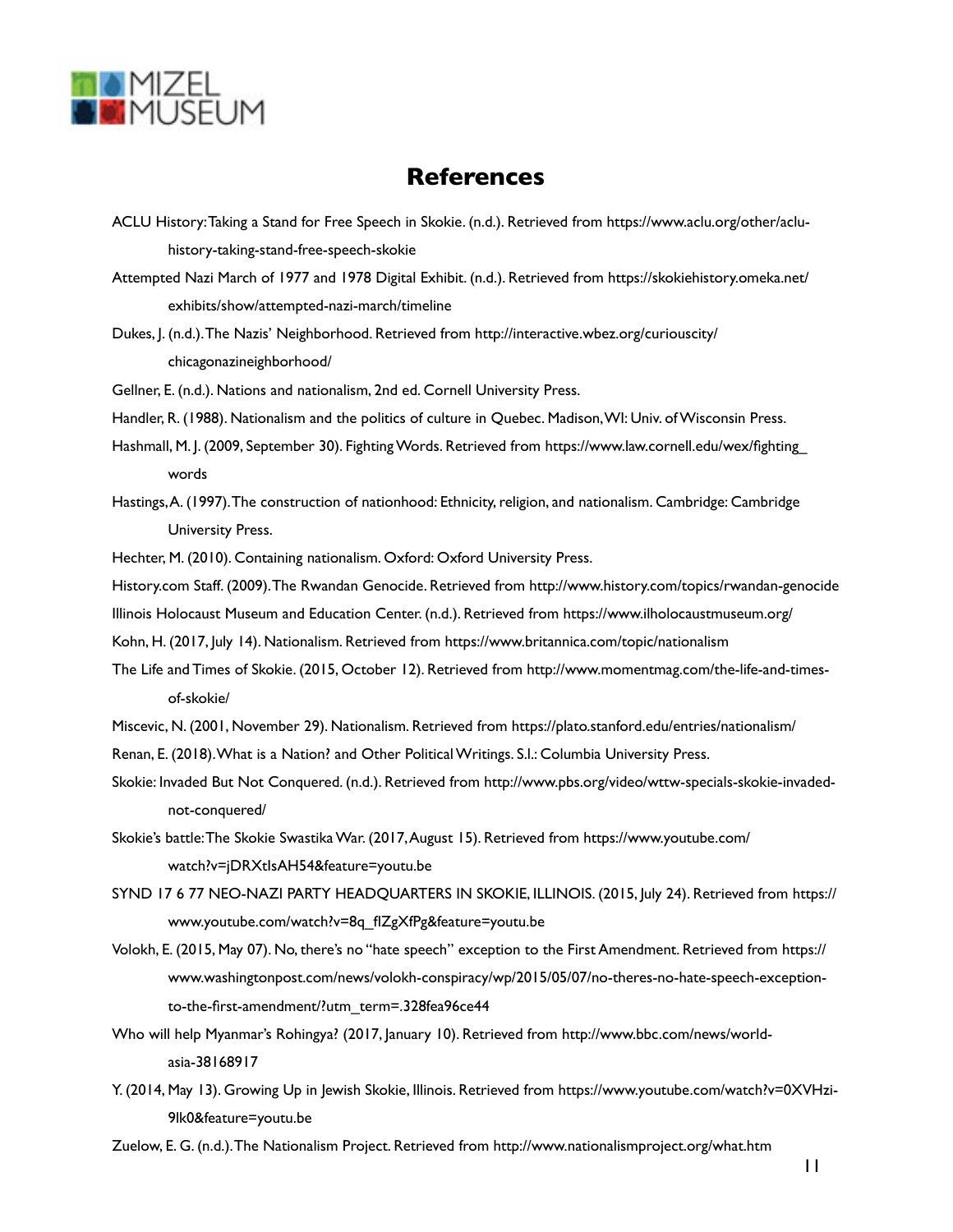

## **SUPPLEMENT**

**Lesson Plan Materials**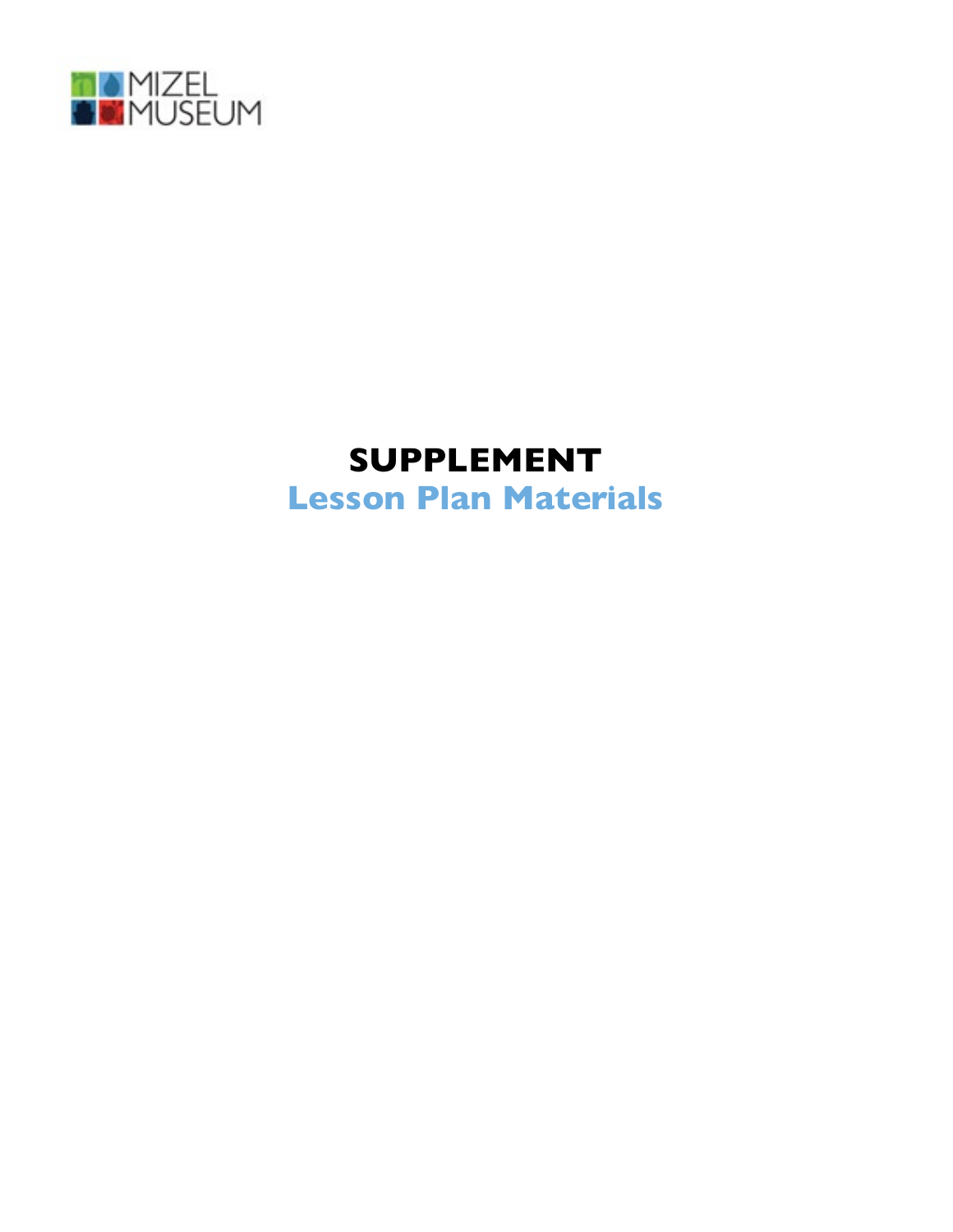

#### **Richard Handler, 1988**

Nationalism is an ideology about individuated being. It is an ideology concerned with boundedness, continuity, and homogeneity encompassing diversity. It is an ideology in which social reality, conceived in terms of nationhood, is endowed with the reality of natural things.

… In principle national being is defined by a homogeneity which encompasses diversity: however individual members of the nation may differ, they share essential attributes that constitute their national identity; sameness overrides difference.

…Nationalism is an ideology of what C. B. Macpherson (1962) called possessive individualism.

It is customary in the literature on nations and ethnic nationalism to distinguish between "nation" and "state." A nation, it is said, is a human group that may or may not control its own state; while a state is a political organization that may or may not correspond to all of one, and only one, nation. It is customary to point out that there are many more nations or potential nations than states; that most nations aspire to statehood yet many have not and will not attain it; and that many states, federal or unitary, encompass more than one nation. It is only slightly less customary to point out that states have created nations perhaps more frequently that nations states; in the classic nation-states of Western Europe state-building bred national identity rather than simply following from it.

…A human group, it is argued, can be bounded by attributes or characteristics that each of its members "possesses." This is objective boundedness… Objective boundedness means that the group actually exists as a group, and can be shown to exist by an external observer. Subjective boundedness is the sense that group members themselves have of forming a group; that is, national or ethnic self-consciousness. … It is only slightly less customary to point out that the actors' sense of group integration may be grounded in an illusion and that their perception of sameness may obscure important objective differences among group members. …The perception of group identity may even be sufficient to overcome large objective differences and bring a national entity into historical existence.

…The reality that may be denied by a lack of shared objective traits is reestablished by the subjective sharing of a sense of identity, and the nation or ethnic group can again be proclaimed to exist. Once again we find a close congruence between actors' ideologies and observers' theories: the "common will to live together" that nationalists see as the necessary capstone to the list of objective traits which form a national entity becomes "group identity" in the jargon of social scientists."

*Excerpt: Handler, Richard. Nationalism and the Politics of Culture in Quebec. New Directions in Anthropological Writing: History, Poetics, Cultural Criticism, ed. George E.; Clifford Marcus, James. Madison: The University of Wisconsin Press, 1988, pp. 6-8.*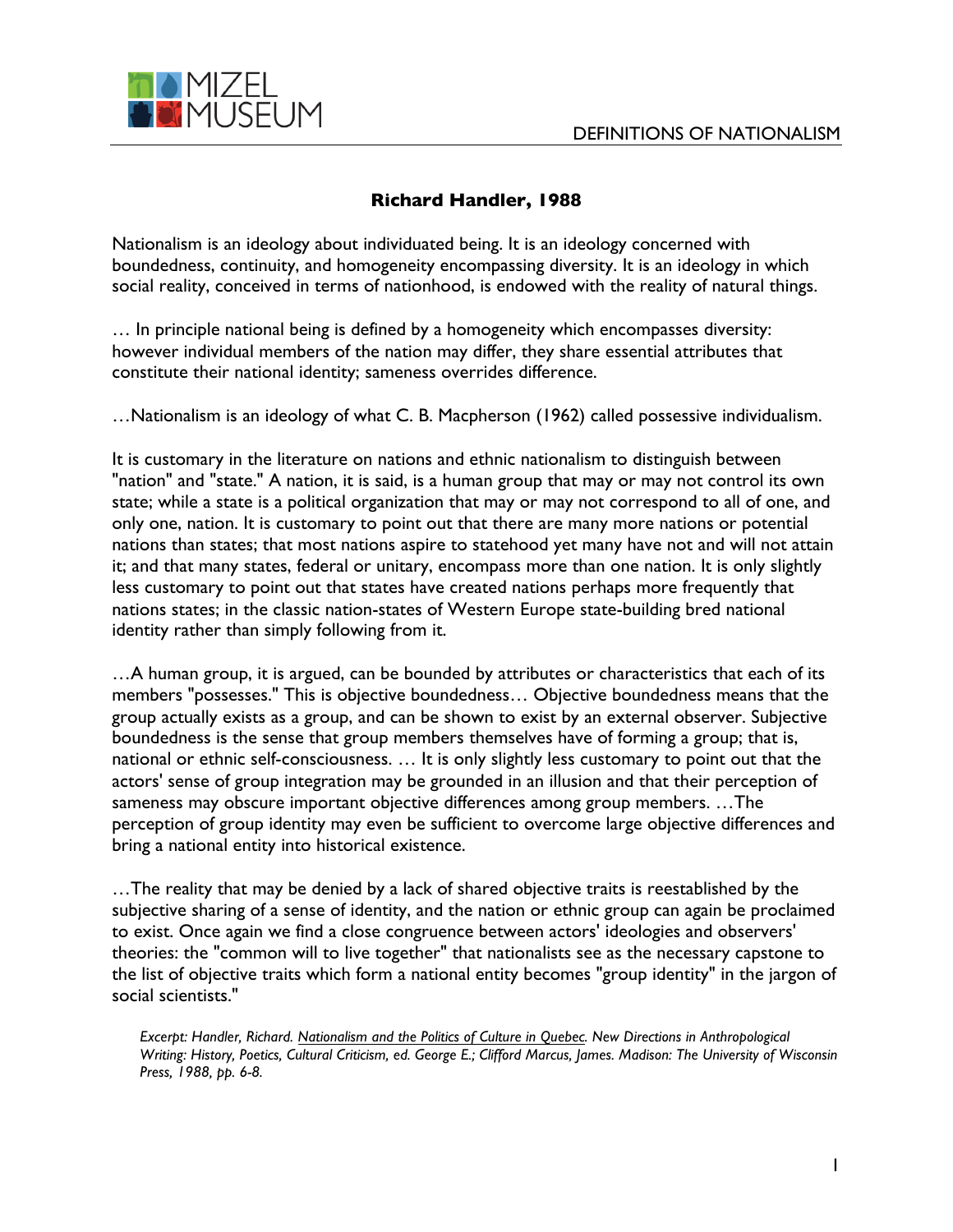

#### **Ernest Gellner, 1983**

In fact, nations, like states, are a contingency, and not a universal necessity. Neither nations nor states exist at all times and in all circumstances. Moreover, nations and states are not the same contingency. Nationalism holds that they were destined for each other; that either without the other is incomplete, and constitutes a tragedy. But before they could become intended for each other, each of them had to emerge, and their emergence was independent and contingent. The state has certainly emerged without the help of the nation. Some nations have certainly emerged without the blessings of their own state. It is more debatable whether the normative idea of the nation, in its modern sense, did not presuppose the prior existence of the state.

What then is this contingent, but in our age seemingly universal and normative, idea of the nation? Discussion of two very makeshift, temporary definitions will help to pinpoint this elusive concept.

- 1. Two men are of the same nation if and only if they share the same culture, where culture in turn means a system of ideas and signs and associations and ways of behaving and communicating.
- 2. Two men are of the same nation if and only if they recognize each other as belonging to the same nation. In other words, nations maketh man; nations are the artefacts of men's convictions and loyalties and solidarities. A mere category of persons (say, occupants of a given territory, or speakers of a given language, for example) becomes a nation if and when the members of the category firmly recognize certain mutual rights and duties to each other in virtue of their shared membership of it. It is their recognition of each other as fellows of this kind which turns them into a nation, and not the other shared attributes, whatever they might be, which separate that category from non- members.

Each of these provisional definitions, the cultural and the voluntaristic, has some merit. Each of them singles out an element which is of real importance in the understanding of nationalism. But neither is adequate. Definitions of culture, presupposed by the first definition, in the anthropological rather than the normative sense, are notoriously difficult and unsatisfactory. It is probably best to approach this problem by using this term without attempting too much in the way of formal definition, and looking at what culture does.

Excerpt: Gellner, Ernest. Nations and Nationalism. Ithaca: Cornell University Press, 1983, pp. 6-7.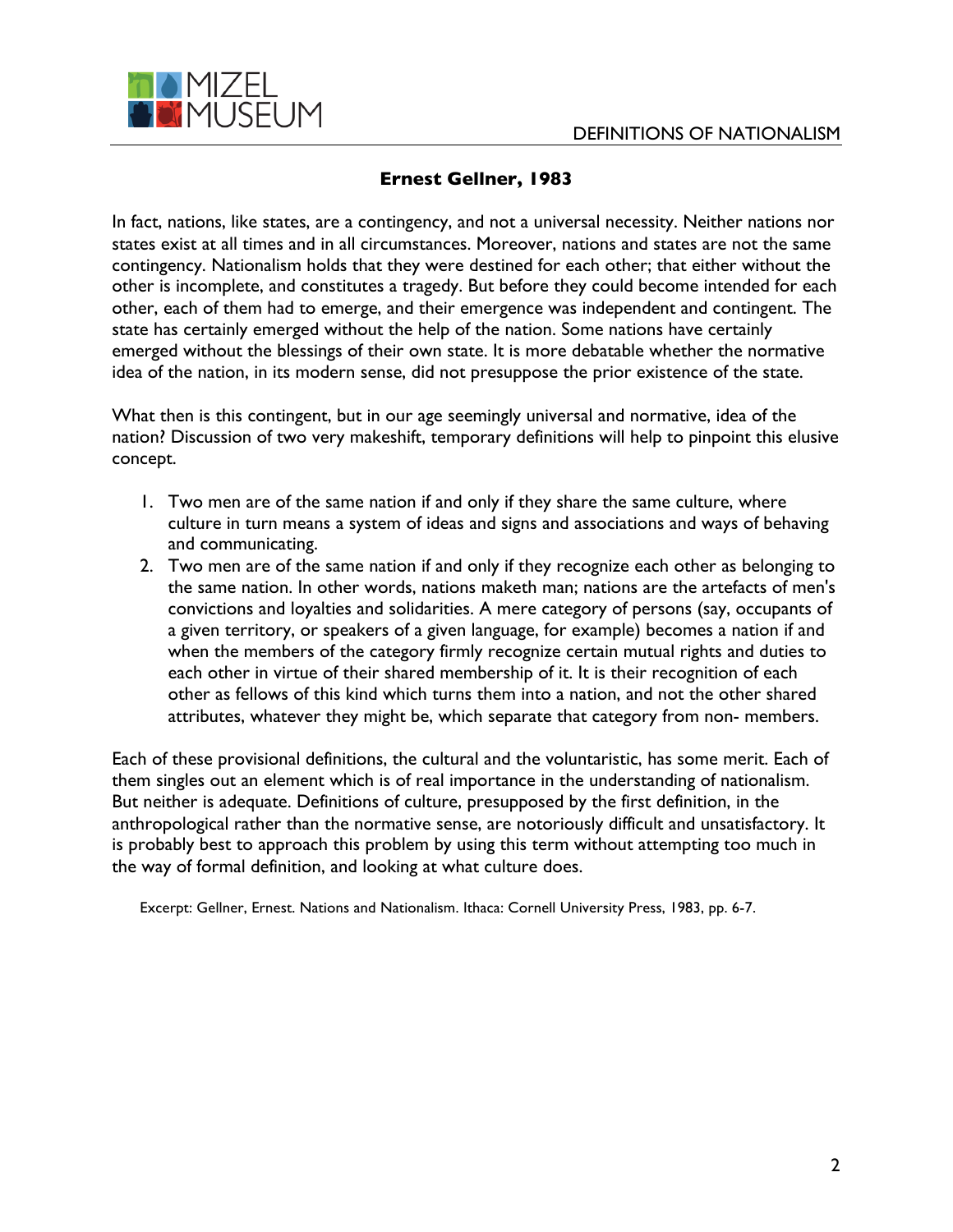



#### **Ernest Renan, 1996**

A nation is a soul, a spiritual principle. Two things, which in truth are but one, constitute this soul or spiritual principle. One lies in the past, one in the present. One is the possession in common of a rich legacy of memories; the other is present- day consent, the desire to live together, the will to perpetuate the value of the heritage that one has received in an undivided form. Man, Gentlemen, does not improvise. The nation, like the individual, is the culmination of a long past of endeavours, sacrifice, and devotion. Of all cults, that of the ancestors is the most legitimate, for the ancestors have made us what we are. A heroic past, great men, glory (by which I understand genuine glory), this is the social capital upon which one bases a national idea. To have common glories in the past and to have a common will in the present; to have performed great deeds together, to wish to perform still more-these are the essential conditions for being a people. One loves in proportion to the sacrifices to which one has consented, and in proportion to the ills that one has suffered. One loves the house that one has built and that one has handed down. The Spartan song-"We are what you were; we will be what you are" -- is, in its simplicity, the abridged hymn of every *patrie*.

More valuable by far than common customs posts and frontiers conforming to strategic ideas is the fact of sharing, in the past, a glorious heritage and regrets, and of having, in the future, [a shared] programme to put into effect, or the fact of having suffered, enjoyed, and hoped together. These are the kinds of things that can be understood in spite of differences of race and language. I spoke just now of "having suffered together" and, indeed, suffering in common unifies more than joy does. Where national memories are concerned, griefs are of more value than triumphs, for they impose duties, and require a common effort.

A nation is therefore a large-scale solidarity, constituted by the feeling of the sacrifices that one has made in the past and of those that one is prepared to make in the future. It presupposes a past; it is summarized, however, in the present by a tangible fact, namely, consent, the clearly expressed desire to continue a common life. A nation's existence is, if you will pardon the metaphor, a daily plebiscite, just as an individual's existence is a perpetual affirmation of life. That, I know full well, is less metaphysical than divine right and less brutal than so called historical right. According to the ideas that I am outlining to you, a nation has no more right than a king does to say to a province: "You belong to me, I am seizing you." A province, as far as I am concerned, is its inhabitants; if anyone has the right to be consulted in such an affair, it is the inbabitant. A nation never has any real interest in annexing or holding on to a country against its will. The wish of nations is, all in all, the sole legitimate criterion, the one to which one must always return.

*Excerpt: Renan, Ernest. "What is a Nation?" in Eley, Geoff and Suny, Ronald Grigor, ed. 1996. Becoming National: A Reader. New York and Oxford: Oxford University Press, 1996: pp. 41-55. See especially pp. 52-54.*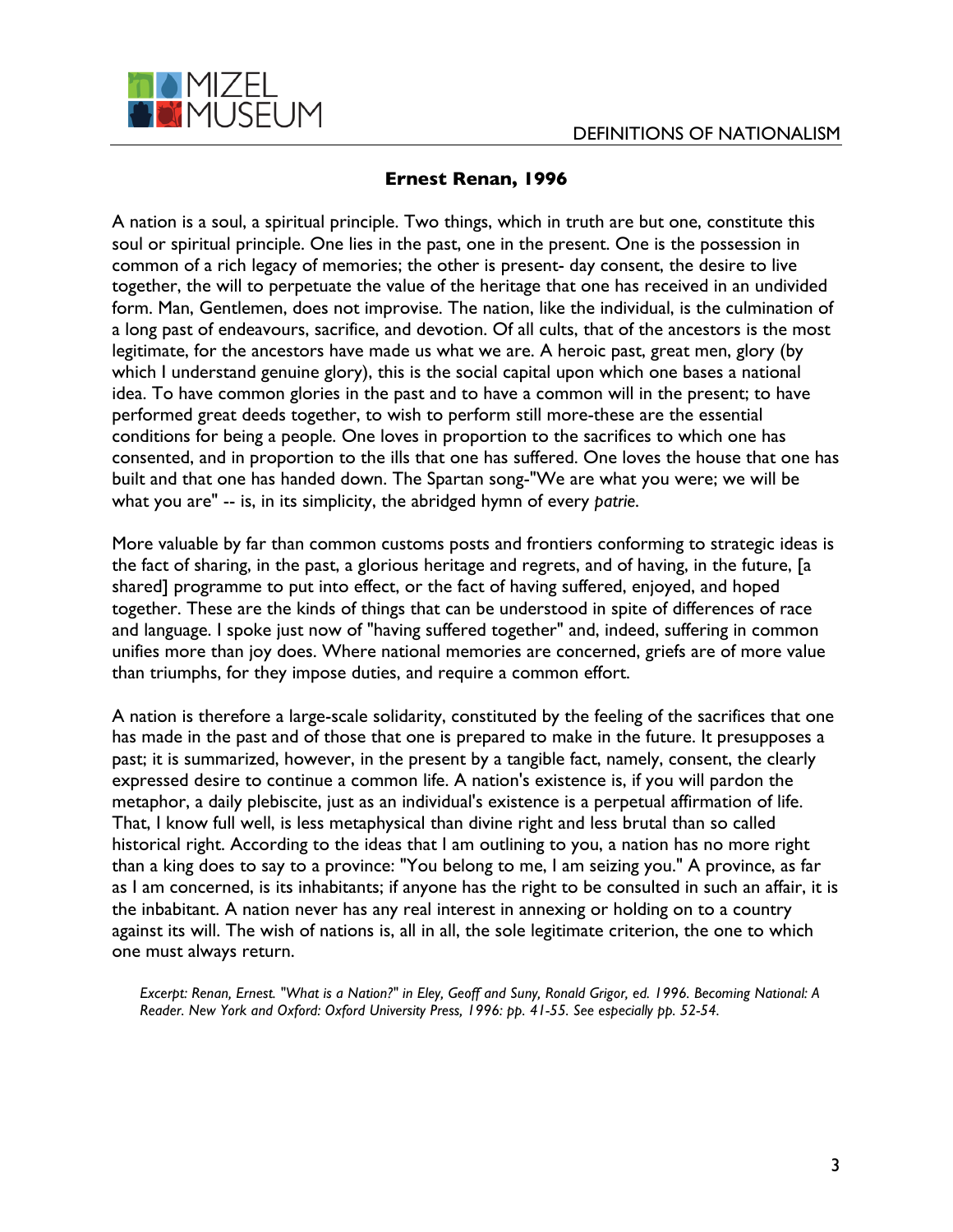

#### **Michael Hechter, 2000**

It is widely appreciated that there are important differences between nationalist movements. Much effort has been made to create typologies that aim to capture some of the relevant distinctions (see, for example, Hall 1993). Most of these distinguish the liberal, culturally inclusive (Sleeping Beauty) nationalisms characteristic of Western Europe from the illiberal, culturally exclusive (Frankenstein's monster) nationalisms more often found elsewhere. Whereas these normative differences between nationalist movements have been enormously important in history, it is doubtful that they can be explained if the dimensions of nationalism are chosen on normative grounds. To explain why nationalism has taken such different forms in different societies, it is better to seek a typology that is derived from analytical consideration. …

*State-building nationalism* is the nationalism that is embodied in the attempt to assimilate or incorporate culturally distinctive territories in a given state. It is the result of the conscious efforts of central rulers to make a multicultural population culturally homogeneous. Thus, beginning in the sixteenth century and continuing into the twentieth, the rulers of England and France attempted fitfully perhaps, and with more or less success-to foster homogeneity in their realms by inducing culturally distinctive populations in each country's Celtic regions to assimilate to their own culture. Since the rationale for state-building nationalism is often geopolitical - to secure borders from real or potential rivals - this kind of nationalism tends to be culturally inclusive. However, much less liberal means of skinning a culturally homogeneous cat have been resorted to in history, as well. Central rulers of a given culture also can unify their country by expelling culturally alien populations (as in the Spanish *Reconquista*), or by exterminating them (often the fate of the indigenous peoples of North America).

*Peripheral nationalism* occurs when a culturally distinctive territory resists incorporation into an expanding state, or attempts to secede and set up its own government (as in Quebec, Scotland and Catalonia). Often this type of nationalism is spurred by the the very efforts of state-building nationalism described above.

*Irredentist nationalism* occurs with the attempt to extend the existing boundaries of a state by incorporating territories of an adjacent state occupied principally by co-nationals (as in the case of the Sudeten Germans).

Finally, *unification nationalism* involves the merger of a politically divided but culturally homogeneous territory into one state, as famously occurred in nineteenth-century Germany and Italy. In this case, the effort to render cultural and governance boundaries congruent requires the establishment of a new state encompassing the members of the nation. Whereas state-building nationalism tends to be culturally inclusive, unification nationalism is often culturally exclusive.

Although *patriotism* - the desire to raise the prestige and power of one's own nation state relative to rivals in the international system - is often considered to be nationalistic, the present definition rules this usage out. Patriotism is no form of nationalism at all, for here the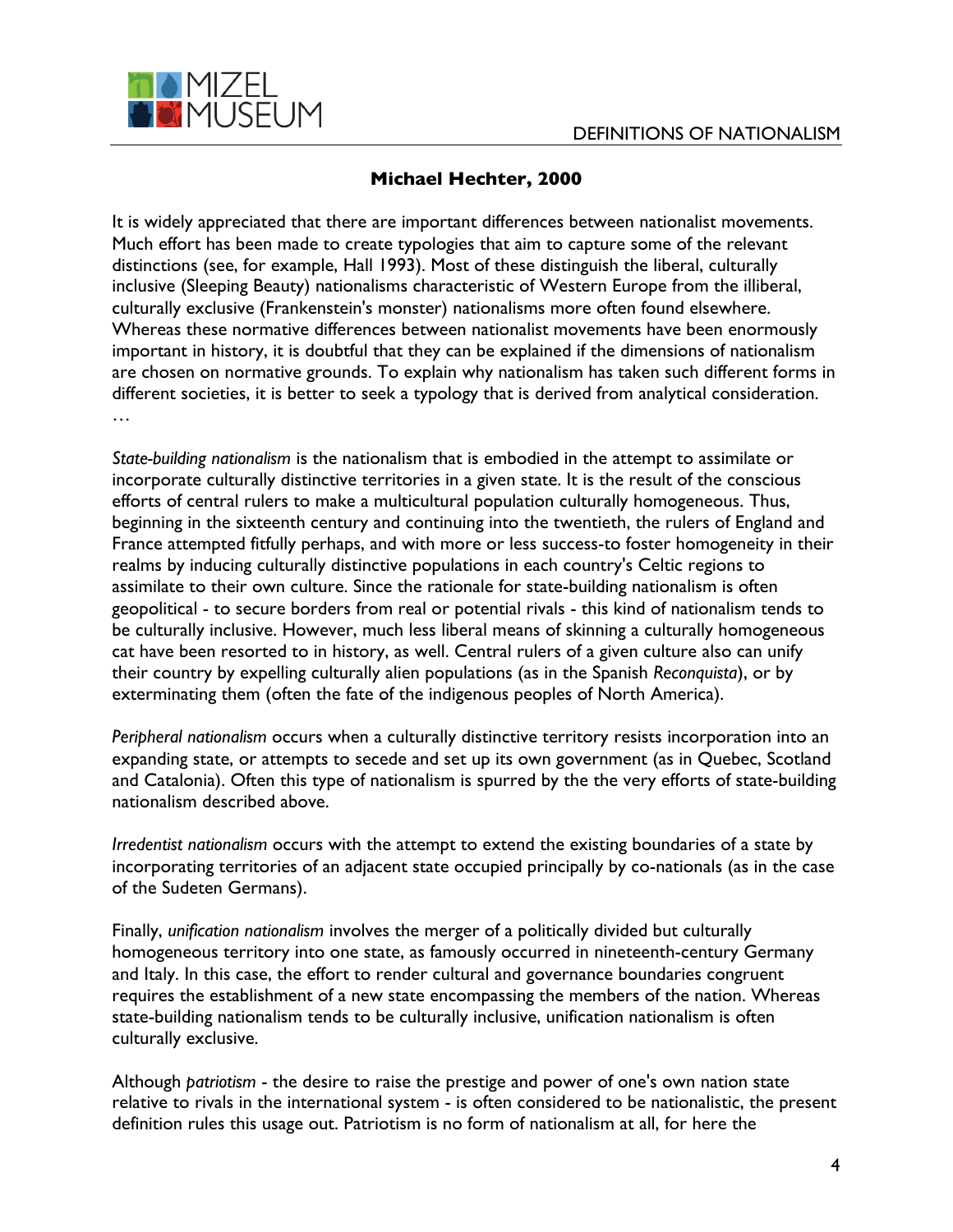

boundaries of the nation and governance unit are already congruent. This limitation is not, however, very damaging. Since few states, if any, qualify as nation states, patriotism (as defined in this book) hardly exists. Most of what passes as patriotism in common parlance implicitly advances the interests of one nation at the expense of others in multinational states. In the present framework, such activities are instances of state-building nationalism.

The preceding typology is not exhaustive. It has no place for nationalist movements - like Zionism and Mormonism - that resulted from the migration of religious groups to distant promised lands. Such movements have been exceedingly rare, however...

*Excerpt: Hechter, Michael. Containing Nationalism. Oxford and New York: Oxford University Press, 2000. See pages 15-17.*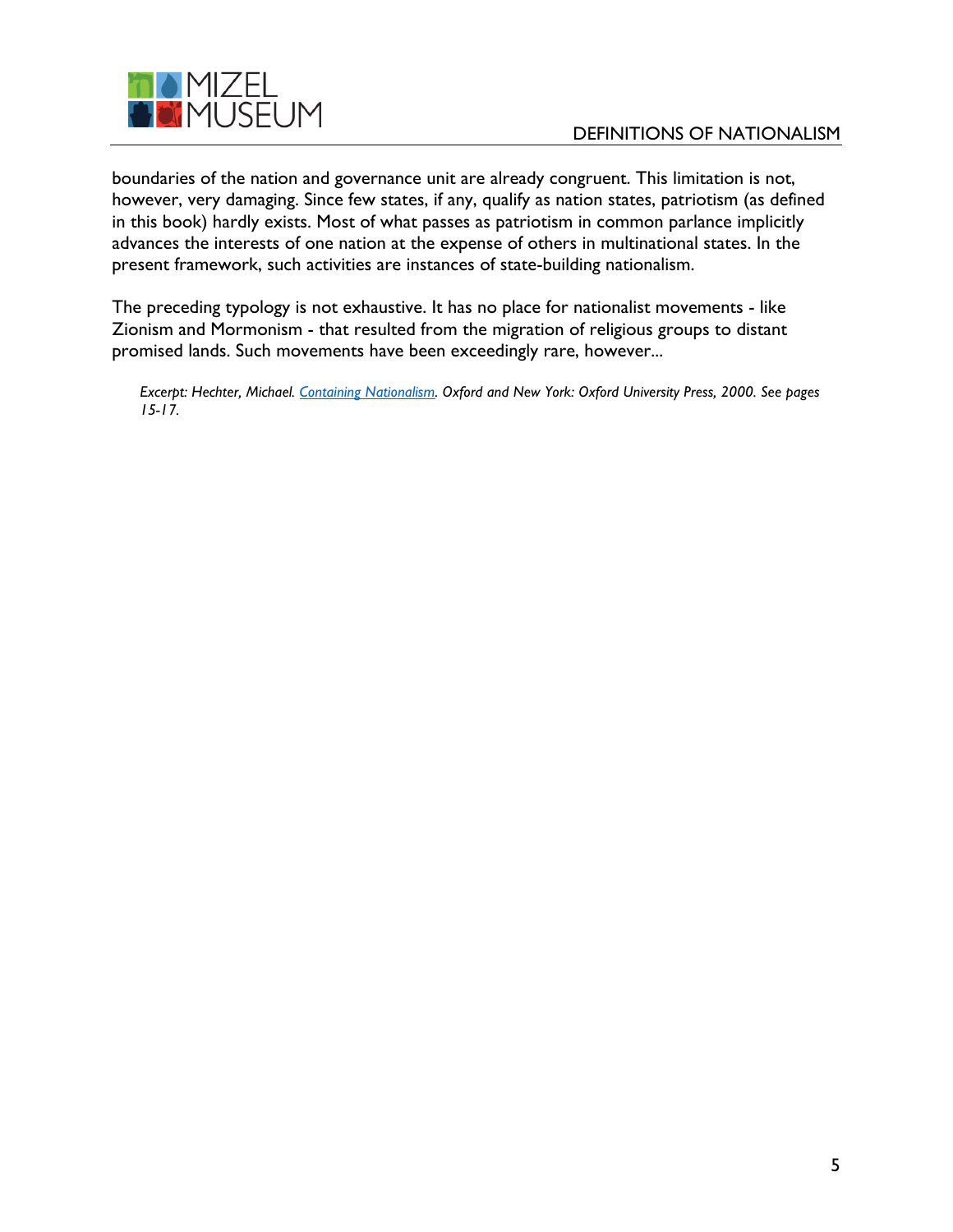

#### **Adrian Hastings, 1997**

Let me begin by briefly setting out my central theses, themes to which we will return from one angle or another again and again.

- 1. For the development of nationhood from one or more ethnicities, by far the most important and widely present factor is that of an extensively used vernacular literature. A long struggle against an external threat may also have a significant effect as, in some circumstances, does state formation, though the latter may well have no national effect whatever elsewhere. A nation may precede or follow a state of its own but it is certainly assisted by it to a greater self-consciousness. Most such developments are stimulated by the ideal of a nation-state and of the world as a society of nations originally 'imagined', if you like the word, through the mirror of the Bible, Europe's primary textbook, but turned into a formal political philosophy no earlier than the nineteenth century and then next to canonised by President Woodrow Wilson and the Versailles peace settlement of 1920.
- 2. An ethnicity is a group of people with a shared cultural identity and spoken language. It constitutes the major distinguishing element in all pre-national societies, but may survive as a strong subdivision with a loyalty of its own within established nations.
- 3. A nation is a far more self-conscious community than an ethnicity. Formed from one or more ethnicities, and normally identified by a literature of its own, it possesses or claims the right to political identity and autonomy as a people, together with the control of specific territory, comparable to that of biblical Israel and of other independent entities in a world thought of as one of nation-states.
- 4. A nation-state is a state which identifies itself in terms of one specific nation whose people are not seen simply as 'subjects' of the sovereign but as a horizontally bonded society to whom the state in a sense belongs. There is thus an identity of character between state and people. In some way the state's sovereignty is inherent within the people, expressive of its historic identity. In it, ideally, there is a basic equivalence between the borders and character of the political unit upon the one hand and a selfconscious cultural community on the other. In most cases this is a dream as much as a reality. Most nation-states in fact include groups of people who do not belong to its core culture or feel themselves to be part of a nation so defined. Nevertheless almost all modern states act on the bland assumption that they are nation-states.
- 5. 'Nationalism' means two things: a theory and a practice. As a political theory that each 'nation' should have its own 'state' - it derives from the nineteenth century. However, that general principle motivates few nationalists. In practice nationalism is strong only in particularist terms, deriving from the belief that one's own ethnic or national tradition is especially valuable and needs to be defended at almost any cost through creation or extension of its own nation-state. If nationalism became theoretically central to western political thinking in the nineteenth century, it existed as a powerful reality in some places long before that. As something which can empower large numbers of ordinary